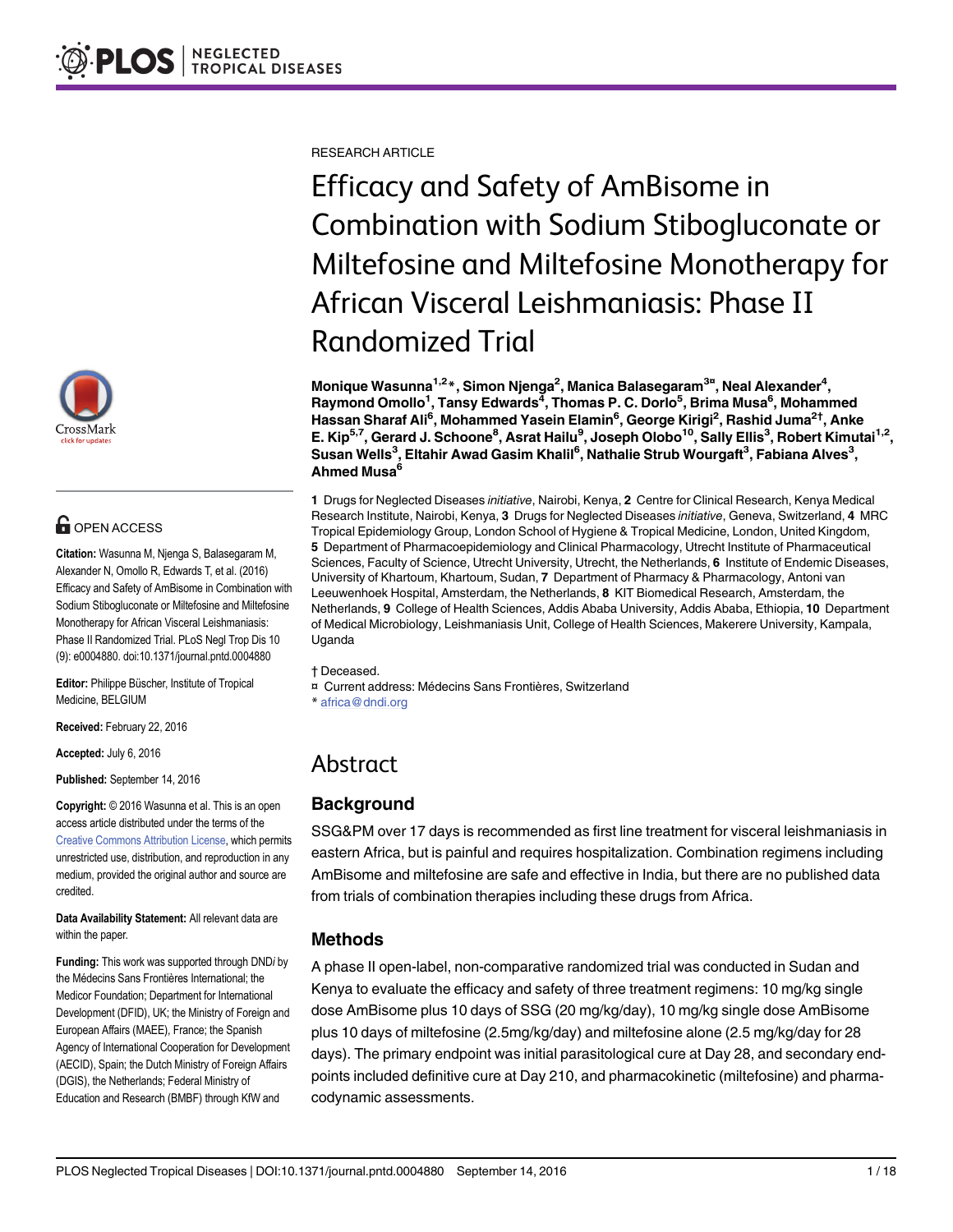<span id="page-1-0"></span>part of the EDCTP2 programme supported by the European Union, Germany; and Swiss Agency for Development and Cooperation (SDC), Switzerland. DNDi was responsible for the study design, development of study protocol, informed consent and study related materials, training of clinical trial sites, monitoring of the study, data management, interpretation of results, and development of the clinical study report.

Competing Interests: The authors have declared that no competing interests exist.

### **Results**

In sequential analyses with 49–51 patients per arm, initial cure was 85% (95% CI: 73–92) in all arms. At D210, definitive cure was 87% (95% CI: 77–97) for AmBisome + SSG, 77% (95% CI 64–90) for AmBisome + miltefosine and 72% (95% CI 60–85) for miltefosine alone, with lower efficacy in younger patients, who weigh less. Miltefosine pharmacokinetic data indicated under-exposure in children compared to adults.

### Conclusion

No major safety concerns were identified, but point estimates of definitive cure were less than 90% for each regimen so none will be evaluated in Phase III trials in their current form. Allometric dosing of miltefosine in children needs to be evaluated.

# Trial Registration

The study was registered with ClinicalTrials.gov, number [NCT01067443](https://clinicaltrials.gov/ct2/show/NCT01067443)

# Author Summary

Visceral leishmaniasis, or kala-azar, is a parasitic disease which is fatal without treatment. A 17-day treatment of sodium stibogluconate (SSG) with paromomycin (PM) is the recommended treatment in eastern Africa, but requires painful injections, causes adverse events, and patients need to stay in the hospital during treatment. An affordable, safe and effective oral treatment would be preferable. Whilst research to identify entirely new drugs is underway, existing treatments are being optimized as a short-term solution. Combination regimens based on AmBisome and miltefosine have been shown to be safe and effective in treating Indian patients, but there are no published data from use of these drugs in combination regimens from Africa, where efficacy of treatments can be different from India. Three regimens were evaluated for treating VL in eastern Africa, using AmBisome in combination with SSG or miltefosine, or miltefosine alone. Once again, drugs which are effective in India were found to be less so in African patients, and none of the regimes tested showed sufficiently high definitive cure rates to evaluate in Phase III trials. The results also suggest miltefosine was under-dosed in children and so allometric dosing, which takes into account the differences in drug metabolism seen in children compared to adults, needs to be studied.

# Introduction

Visceral leishmaniasis (VL), caused by L. donovani, is a neglected disease in eastern Africa, where it affects mostly the very poor. The disease burden is high, with an estimated 29,400 to 56,600 cases annually $[1]$  $[1]$ . VL is fatal if left untreated, but with access to early diagnosis and treatment the case fatality rate is  $\text{low[}2\text{]}$ .

For decades, treatment with pentavalent antimonials (sodium stibogluconate-SSG) was the first-line regimen in Africa despite a risk of cardiotoxicity, liver and pancreatic toxicity and 4 weeks of hospitalization [[3](#page-16-0)]. A 17-day regimen of SSG in combination with paromomycin (PM) demonstrated high efficacy six months post end of treatment in a Phase III trial (91%) and is recommended as first line treatment in the eastern African countries, Sudan, South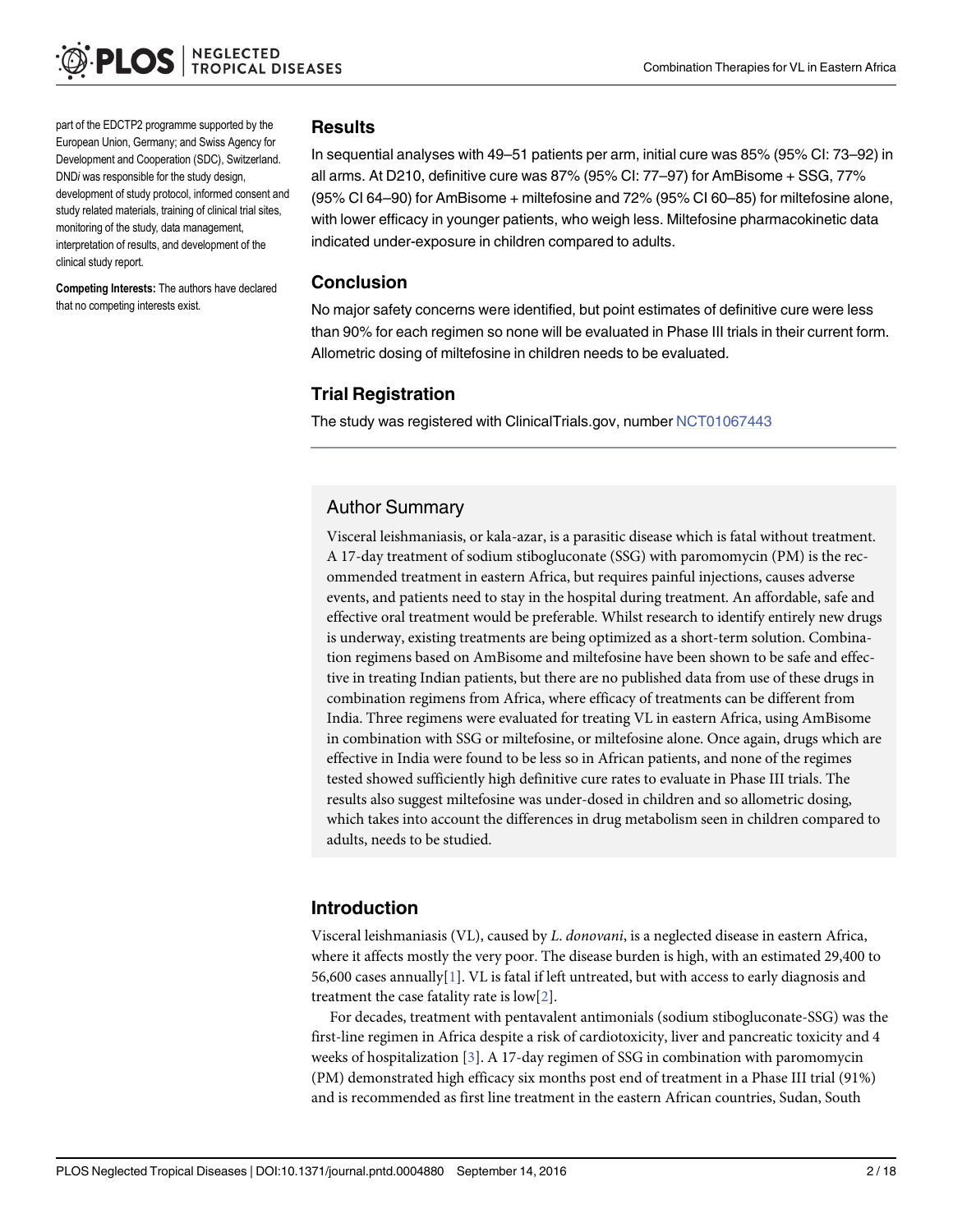<span id="page-2-0"></span>Sudan, Kenya, Uganda, Ethiopia, and Somalia [\[4,5](#page-16-0)]. Still, this short-course treatment is considered suboptimal in terms of route of administration, duration of treatment and potential adverse drug reactions, and there is a need for new treatments.

An oral, safe, inexpensive, highly effective, short course treatment suitable for use in pregnancy is also urgently needed to control VL in the region [[6\]](#page-16-0), and research is currently underway to identify and evaluate potential new candidates. In the meantime, as a short-term strategy, it was considered relevant to assess the efficacy of combination therapy with currently available treatment options. Combination regimens are generally recommended on the basis of potential additive or synergistic activity, increasing efficacy and allowing for shorter course durations, in turn leading to increased compliance, shorter hospitalization and reduced drug costs [\[6\]](#page-16-0). The rationale on the choice of drugs to combine is described below.

A short course of AmBisome (5mg/kg on day 1) plus miltefosine (2.5 mg/kg on days 2–8) in India achieved six months cure in 98% (93–99%) of patients aged 6–58 years [[7\]](#page-16-0). At the time of this trial's design, single and multiple doses of AmBisome were under evaluation in eastern Africa. The recommended regimen of AmBisome monotherapy in Asia is 3-5mg/kg over 3–5 days (total dose of 15mg/kg) or 10mg/kg as single dose administration, whereas in eastern Africa a total dose of 30mg/kg is needed to achieve satisfactory efficacy. On the other hand, to make this combination treatment more field-adapted, one single administration of AmBisome was proposed. A high dose and longer duration of AmBisome and miltefosine respectively were needed in the region, however 10mg/kg AmBisome was considered to be the maximum dose to be used as single administration due to safety concerns. Repeated doses of AmBisome and longer duration of miltefosine would diminish treatment practicality, potentially impact compliance and increase the cost of the regimen. AmBisome 10mg/kg was therefore considered the appropriate option to be administered as a single dose in eastern Africa, in combination with either miltefosine or SSG.

Miltefosine administered as a 28 day course of 2.5mg/kg/day achieved 94% (95% CI: 91– 97%) cure at six months post end of treatment in patients 12 years and above in India [[9\]](#page-16-0). In a subsequent study in Indian children aged 2–11 years, cure at six months was 94% (86–98%) [\[10](#page-16-0)]. In HIV negative adult males (15 years and above) in Ethiopia, this regimen achieved lower cure at six months in 89% (81–94%) of patients [[11](#page-16-0)]. Most detailed pharmacokinetic data for miltefosine came from a relatively healthy adult European patient group with cutaneous leishmaniasis [[12](#page-16-0)]. While little is known about miltefosine pharmacokinetics in adult or paediatric patients in general, no such data are available in African VL patients. Regional pharmacokinetic data are needed to guide further dose optimization of miltefosine (combination) therapy for VL in eastern Africa. SSG 10-day regimen was defined based on its well characterized efficacy in the region  $[4]$  $[4]$ , to reduce hospitalization and improve the safety profile of the treatment.

We report the results of a phase II randomized trial, conducted in Africa, to assess the safety, efficacy and pharmacokinetic properties of two 11-day treatment regimens combining AmBisome with SSG and AmBisome with miltefosine, and a 28-day miltefosine monotherapy [\[13\]](#page-16-0). The hope was that at least one regimen would reach 90% efficacy at initial and definitive cure.

### Methods

### Trial design

The trial used a sequential design with a triangular continuation region [\[14\]](#page-16-0). The null hypothesis was that the proportion cured at day 28 (p) is less than or equal to a value  $p_0$  which we set to 75%. The alternative hypothesis is that  $p > p_0$ . If the upper boundary is crossed during an interim analysis, then the null hypothesis is rejected and we conclude  $p$  > 75%. Crossing the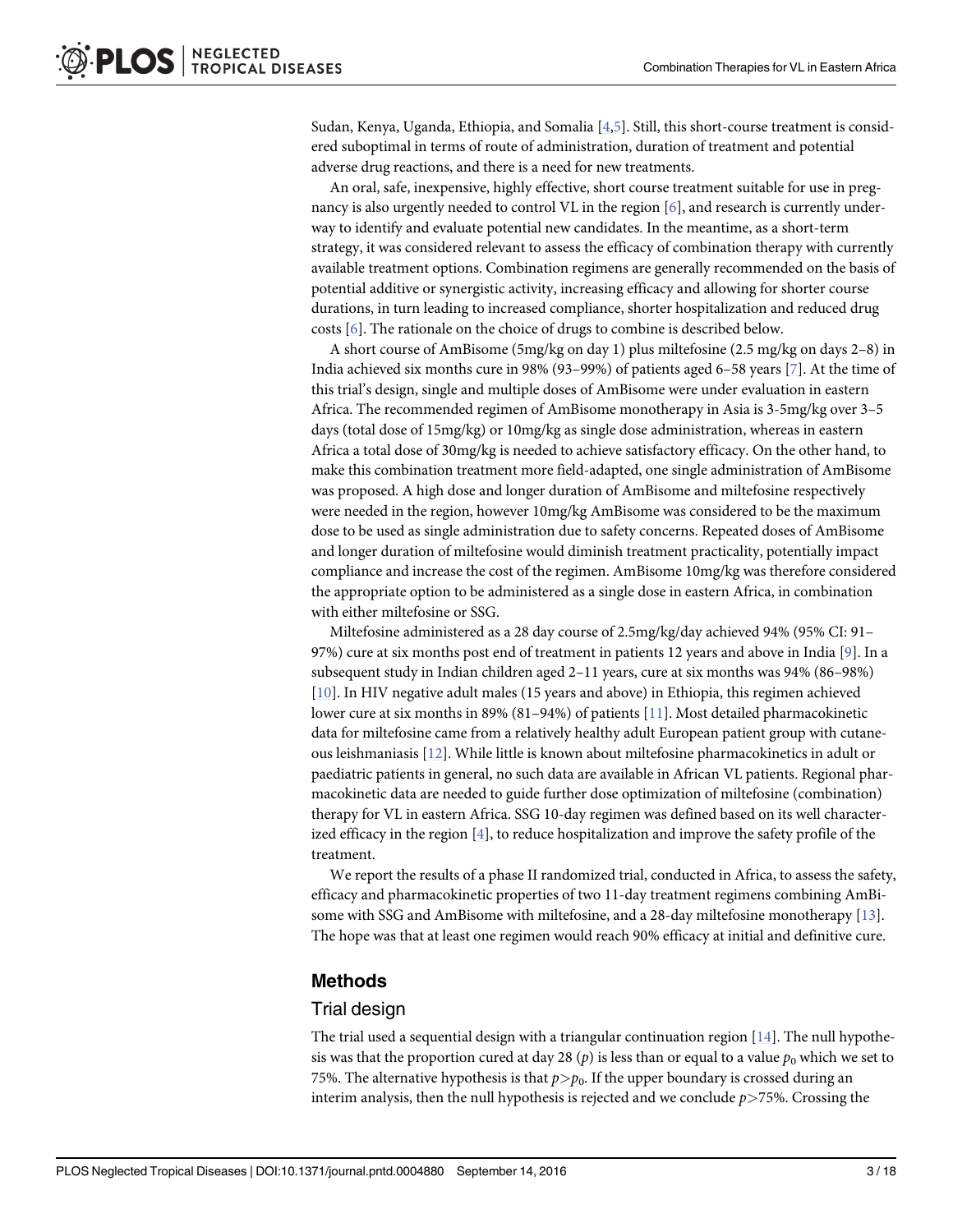lower boundary at the time of an interim analysis implies that null hypothesis (proportion cured  $\leq$ 75%) is not rejected and there is specified power to exclude a proportion cured of  $p_a$ , for which we chose a value of 90%. The type I error rate and power of the study were pre-specified as 5% and 95%, respectively ( $\alpha = \beta = 0.05$ ). Interim analyses were specified after every 15 patients in each arm. The maximum sample size per arm was 63.

# **Participants**

Patients were recruited from Kimalel Health Centre in Kenya (Baringo district), and Dooka and Kassab hospital (Gedaref State) in Sudan. These study sites are located in areas of stable endemicity. Eligible patients were HIV negative, and aged between 7 and 60 years with parasitologically confirmed VL who signed an informed consent (if aged 18y and over) or whom the parent or legal guardian consented to participate in the study (if under 18y). The target population was primary cases, so known relapse cases, or receipt of any anti-leishmanial drugs in the previous 6 months, was an exclusion criterion. Other exclusion criteria were: severe protein and/or caloric malnutrition defined as kwashiorkor or marasmus in children and BMI <15 in adults; previous history of hypersensitivity reaction to SSG or amphotericin B; concomitant severe infection such as TB or other serious underlying disease which would preclude evaluation of patients response to the study medication; other conditions associated with splenomegaly such as schistosomiasis; previous history of cardiac arrhythmia or an abnormal ECG; Hb $<$ 5 g/dL; WBC  $<$  10 $^3$ /mm $^3$ ; platelets  $<$  40,000/mm $^3$ , abnormal liver function tests (ALT and AST) of more than three times the upper limit of the normal range, serum creatinine outside the normal range for age and gender, and major surgical intervention within two weeks prior to enrolment. Due to the potential teratogenicity of miltefosine, females of child bearing age were also excluded.

# Interventions

The three treatment regimens were as follows:

- AmBisome 10 mg/kg single dose (IV) on day 1 followed by 10 days of SSG (IM) 20 mg/kg from day 2–11.
- AmBisome 10 mg/kg single dose (IV) on day 1 followed by 10 days of miltefosine 2.5mg/kg/ day (oral) from day 2–11 (up to a maximum dose of 150mg)
- Miltefosine 2.5 mg/kg/day (oral) from day 1–28 (up to a maximum dose of 150mg).

AmBisome (liposomal amphotericin B, 50 lyophilized powder in vials, Gilead Pharmaceuticals, USA) was given as a single dose on day 1 at a dose of 10 mg/kg body weight, infused in 5% dextrose over 1–2 hours. Miltefosine (Impavido, Zentaris) was provided as foil-wrapped blister packs. The dose was calculated on a basis of 2.5 mg/kg body weight daily, up to a maximum of 150 mg. However, since 10 and 50 mg capsules were available, the actual doses given were: 30mg for 10-<14kg; 40mg for 14-<18kg; 50mg for 18-<22kg; 60mg for 22-<26kg; 70mg for 26- $<$ 30kg; 100mg for 30- $<$ 50kg and 150mg for  $\geq$  50kg. This resulted in a dose range of 2.0– 3.33 mg/kg/day of miltefosine. SSG (30 ml vials, each containing 100 mg/ml SSG, produced by Albert David, India) was given as an intramuscular (IM) injection once daily, in a dose of 20 mg/kg body weight.

Rescue treatment was AmBisome 30 mg/kg Intravenously (IV) split into multiple doses (according to country protocol) or SSG 20 mg/kg IM for 30–60+ days for patients not responding to initial rescue treatment or for patients requiring treatment for severe PKDL.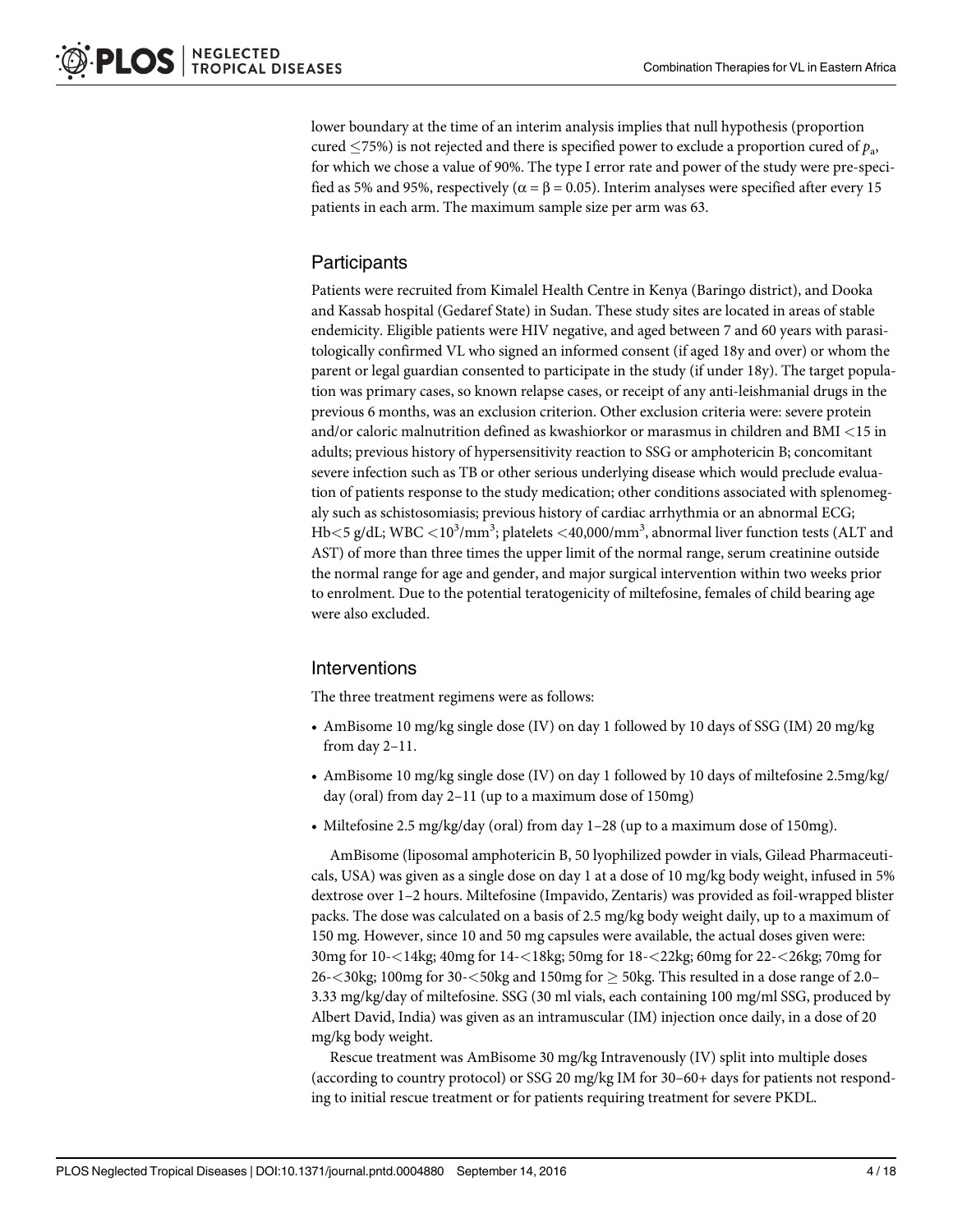<span id="page-4-0"></span>Patients who did not meet inclusion criteria were offered free treatment outside the trial, according to national treatment protocols [[15](#page-16-0)]. All patients were offered counseling and screening for HIV. Patients who tested positive were referred for appropriate treatment to the national HIV control programme and treated according to national treatment guidelines, surveillance and follow up according to the national protocol for HIV positive patients.

### **Outcomes**

Two efficacy endpoints were defined. The primary endpoint was parasitological cure at Day 28 (initial cure), determined as absence of parasites on microscopy. This was used for interim analysis decisions. Patients who died or required rescue before study treatment could be completed were considered initial treatment failures. The secondary endpoint was assessed at Day 210 (six months post end of treatment), representing final (or definitive) cure status. This was defined as lack of VL signs and symptoms, and no requirement for rescue treatment during the trial. Any patients with signs or symptoms of VL at any time during participation in the trial underwent confirmatory parasitological testing.

Slow responders were defined as patients who had not cleared parasites at Day 28 (D28), but who were clinically well, did not require rescue treatment at D28 and remained clinically well throughout follow-up. These patients had a subsequent parasitological assessment at D56. If microscopy was positive, the patient received rescue medication regardless of clinical presentation. The treatment outcome was classified as failure from the time point rescue was received.

Parasitological assessment by microscopy was done on lymph node aspirates (Dooka, Kassab), spleen aspirates (Kimalel) or bone marrow samples (all sites). In Kimalel, 49 patients who had unpalpable spleen on D28 had bone marrow aspirate while 27 patients had splenic aspirate. Aspirates were smeared on two slides per sample, stained and graded according to the standard logarithmic criteria.

Safety outcomes were the number (%) of patient experiencing a serious adverse event at any time, frequency of adverse event within 60 days of treatment onset and an adverse drug reaction (ADR) within 60 days.

### Sample size

The study was designed and analyzed according to sequential methods, which have been developed to allow for discrete data analysis after a pre-specified number of patients are recruited. The triangular test is one such method and uses straight line stopping boundaries  $[13]$  $[13]$  $[13]$ . The continuation region is closed, which ensures a maximum sample size.

A minimum sample size of 30 per arm was imposed to allow for adequate PK assessment. The trial was non-comparative and the sequential analysis was applied to each arm independently, allowing them to potentially stop at different times.

### Randomization

Subjects were randomly allocated using block randomization, stratified by site (Dooka, Kassab and Kimalel). Site investigators were blinded to block size and codes were concealed in sealed sequentially numbered, opaque envelopes under the control of the site investigator. The treating physician and patients were aware of the treatment given; miltefosine is oral medication and AmBisome and SSG are administered intravenously (IV) and IV or intramuscularly (IM) respectively. The laboratory technologists reading the slides were blind to treatment allocation.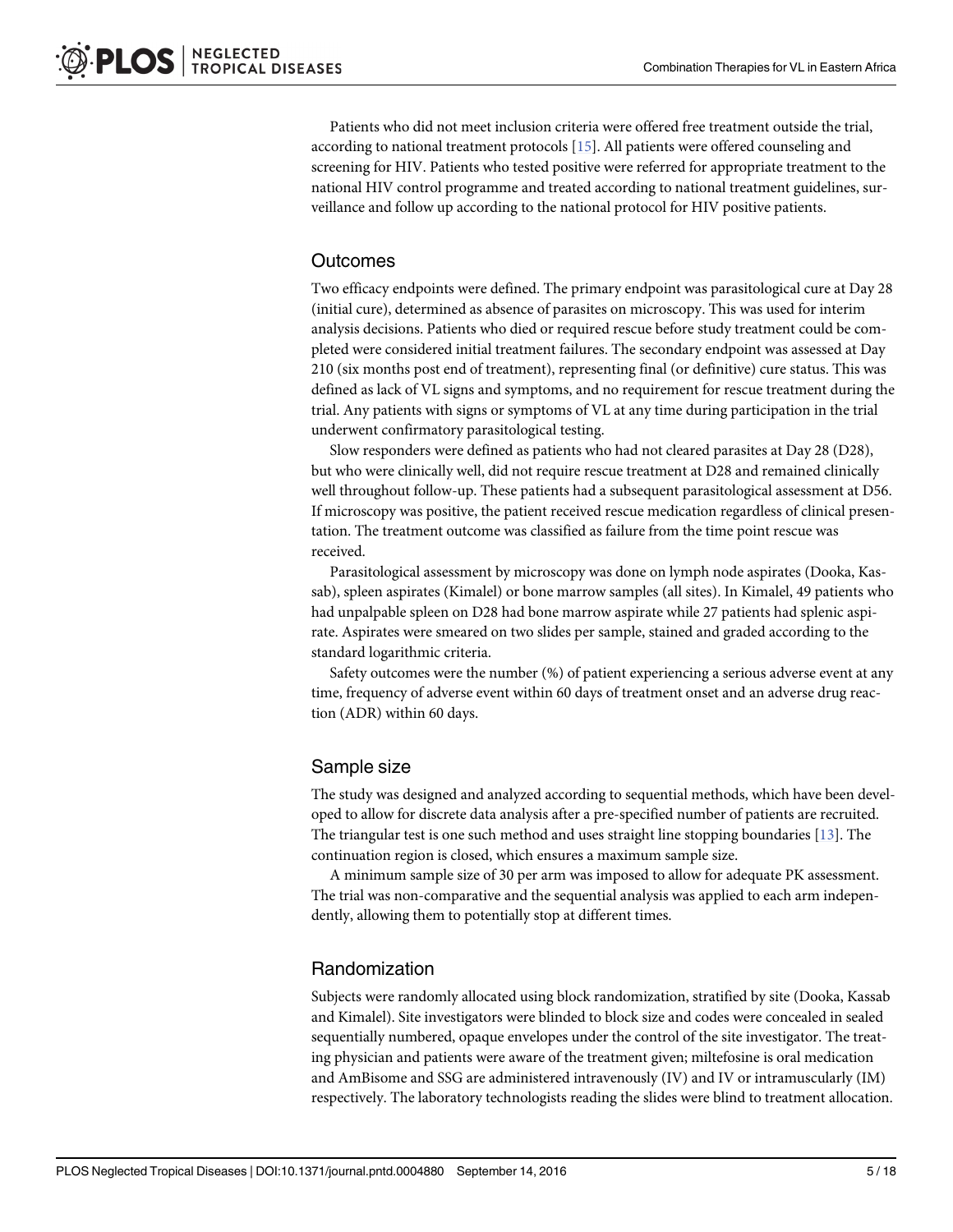# <span id="page-5-0"></span>Pharmacokinetics & pharmacodynamics

The pharmacokinetics of miltefosine were assessed in the two arms receiving miltefosine. In the AmBisome + miltefosine arm human sodium heparin samples were nominally collected on day 2, 4, 7, 11, 60, 210 (adults) or day 2, 7, 11, 60, 210 (children); and in the miltefosine monotherapy arm on day 1, 3, 7, 14, 21, 28, 60, 210 (adults) or day 1, 7, 14, 28, 60, 210 (children). On the first day of miltefosine treatment, blood samples were drawn prior to the first dose, 4 hours and 8 hours post first dose; whereas for all other time points blood samples were drawn prior to the first miltefosine administration of that day. Samples were stored and transported frozen at minimally -20°C until analysis. Sample preparation and miltefosine quantification were performed using a validated liquid chromatography tandem mass spectrometry assay with a lower limit of quantitation of 4 ng/mL (LC-MS/MS)[[16](#page-16-0)]. End-of-treatment concentrations of miltefosine were compared with a Welch two sample t-test.

Repeated measurements of the Leishmania parasite load in whole blood were performed using a qRT-PCR method targeting Leishmania kDNA. These pharmacodynamic samples were collected from all participants in all three treatment arms prior to treatment and on Day 3, 7, 14, 28, 60, 210. DNA/RNA isolation was performed partially on site using a modified Boom method [[17](#page-16-0)], where silica samples were stored and transported at minimally -20°C until the moment of further extraction and analysis. The qRT-PCR analysis was performed using a Bio-Rad CFX-96 real-time machine (Bio-Rad, Veenendaal, the Netherlands). Parasite clearance rates were calculated as relative decreases from baseline of all patients who had a detectable parasite load at baseline. A linear mixed-effects model was fitted in R using the maximum likelihood method, with treatment day and arm as fixed effects and subject as a random effect.

# Statistical analysis

Data analysis was performed using STATA, version 13  $[18]$  $[18]$  $[18]$ . The primary analysis was by intention-to-treat (ITT).

Interim analyses were conducted once every 15 patients had reached D28 primary endpoint assessment, using all available data and were based on the ITT analysis population. During each interim analysis, triangular region tests were performed [\[14\]](#page-16-0) and a decision was taken whether to continue or stop recruitment in each arm based on the position of the test statistic being within or outside the triangular region.

Once a decision was reached for each arm to stop, a point and interval estimate for the overall proportion cured at Day 28 (p) was obtained following Whitehead  $[19]$  based on all patient data using the ITT analysis population.

The proportion of patients cured at day 210 is subject to sequential stopping as far as day 28, but not thereafter. To take account of this, the probability of treatment success at D210 was estimated by a probability tree argument, using the delta method for its standard error [\[20](#page-17-0)]. This method takes account of the occurrence of slow response to treatment and relapse captured between D28 and D210. Relapse patients are those without detectable parasites at D28, but who develop signs and symptoms of VL during the follow-up period and have a confirmatory parasitological diagnosis anytime between D28 and D210. This analysis was based on the ITT analysis population.

A pre-specified subgroup analysis was to compare cure by sites using a  $\chi^2$  or Fisher's exact test at D210, based on the ITT analysis population. Due to the relative geographical proximity and small numbers, data from the Sudanese sites were combined, post hoc, to conduct the subgroup analysis by country. Also, efficacy at Day 210 is compared by age groups split at 12 years, rather than the pre-specified 18 years.

All adverse events were coded to have lower level preferred term, higher level term and system organ class classifications according to MedDRA, Version 12.0.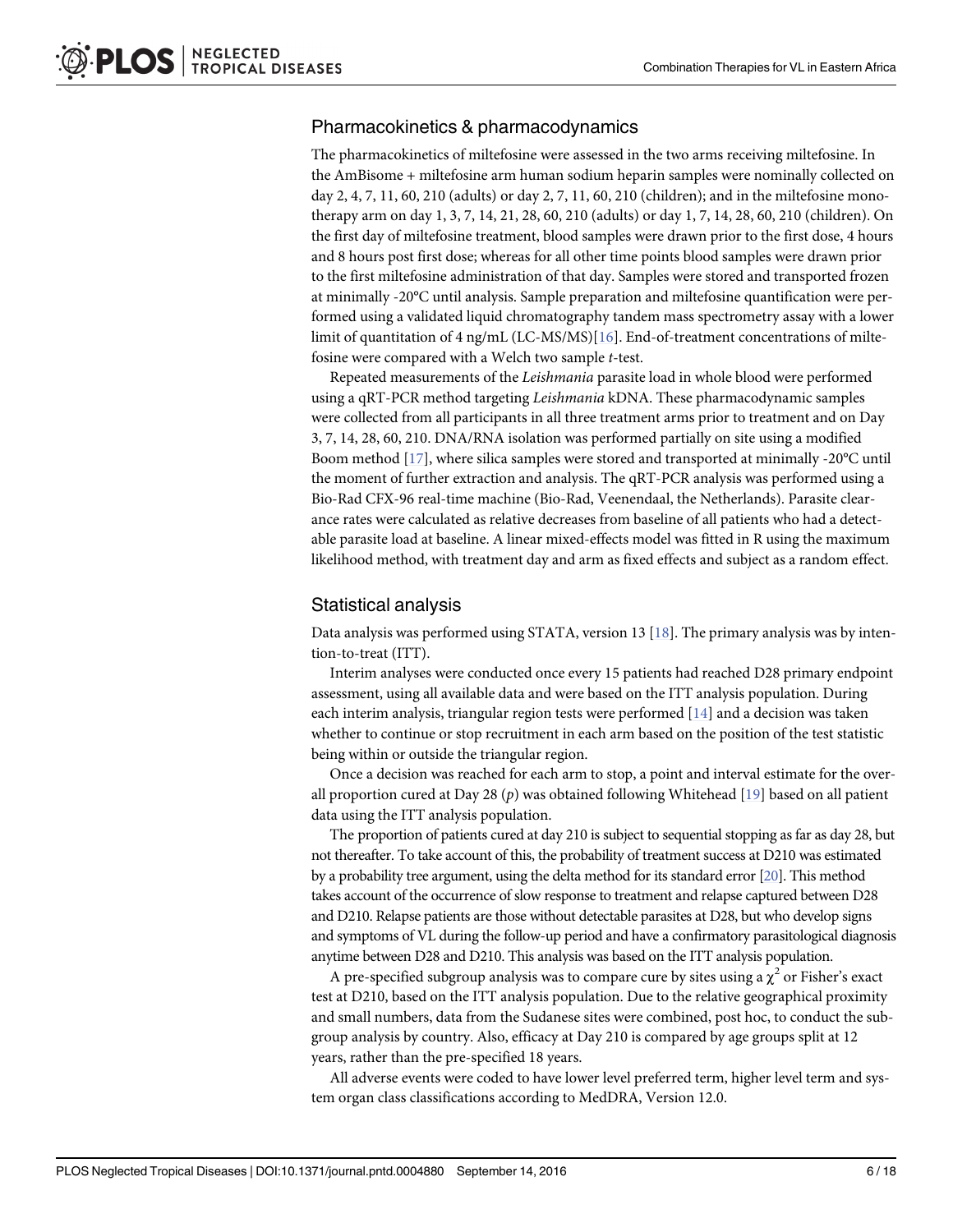<span id="page-6-0"></span>Safety outcomes were calculated as risk measures (number and percent of patients out of those randomized) where patients with multiple AEs or ADRs were only counted once. The incidence of ADRs was calculated as the number and percentage of patients experiencing each type of AE.

# Ethical approval

Ethical approval was obtained from national and local Ethics Committees in Kenya and Sudan prior to the start of the trial in each country. Ethical approval was also granted by LSHTM's Ethics Committee (#5543), and the Academic Medical Center Medical Ethics Committee issued a 'declaration of no objection'. Study participants or their parents/guardians (for children) gave a written signed informed consent before enrollment into the study.

The study was registered with ClinicalTrials.gov, number NCT01067443.

# **Results**

### **Participants**

A total of 151 patients were enrolled in the study  $(Fig 1)$  $(Fig 1)$  $(Fig 1)$ . The most common reasons for exclusion amongst patients with detectable parasites  $(n = 531)$  were age less than seven years (20.5%), abnormal biological parameters (19.2%), being female of child bearing age (8.9%) and refusal of consent (7.5%). Patients were recruited from May 2010 to Feb 2012. All patients remained hospitalized from screening until completion of D28 assessment. Follow up was completed in Oct 20[1](#page-7-0)2. The three arms appeared balanced with respect to baseline characteristics (Tables  $1-4$ ).

# Analysis populations

Data from all 151 enrolled patients were available for the intention-to-treat analysis: 51 for the AmBisome + SSG arm, 49 for the AmBisome + miltefosine arm and 51 for the miltefosine monotherapy arm. There were four major protocol deviations. In three patients (one from each treatment arm), body mass index at baseline was recorded as 15kg/m<sup>2</sup>. One patient in the miltefosine monotherapy arm was discovered to have epilepsy and should also have been excluded during screening due to severe concomitant condition.

Therefore, 147 patients were included in the per-protocol (PP) population, 50 for the AmBisome + SSG arm, 48 for the AmBisome + miltefosine arm and 49 for the miltefosine monotherapy arm.

# Interim analyses

The first and second interim analyses indicated that all arms should continue ([Fig 2](#page-10-0); [Table 5](#page-10-0)). The decision to stop recruitment was made after the third sequential analysis for promising D28 efficacy in all three arms based on crossing the upper triangular boundary.

# Initial response to treatment (D28 efficacy)

When accounting for the sequential trial design, cumulative efficacy at D28 was 85% (95% CI: 73%–92%) in all three arms (see  $Table 5$ ). Results from the per protocol analysis were similar to the ITT population.

# Final cure at 6 months post end of treatment (D210 efficacy)

No patients were lost to follow up. One slow responder occurred in each treatment arm. Relapse occurred in one, seven and eight patients in the AmBisome + SSG, AmBisome + Miltefosine and Miltefosine arms respectively. When accounting for the sequential trial design and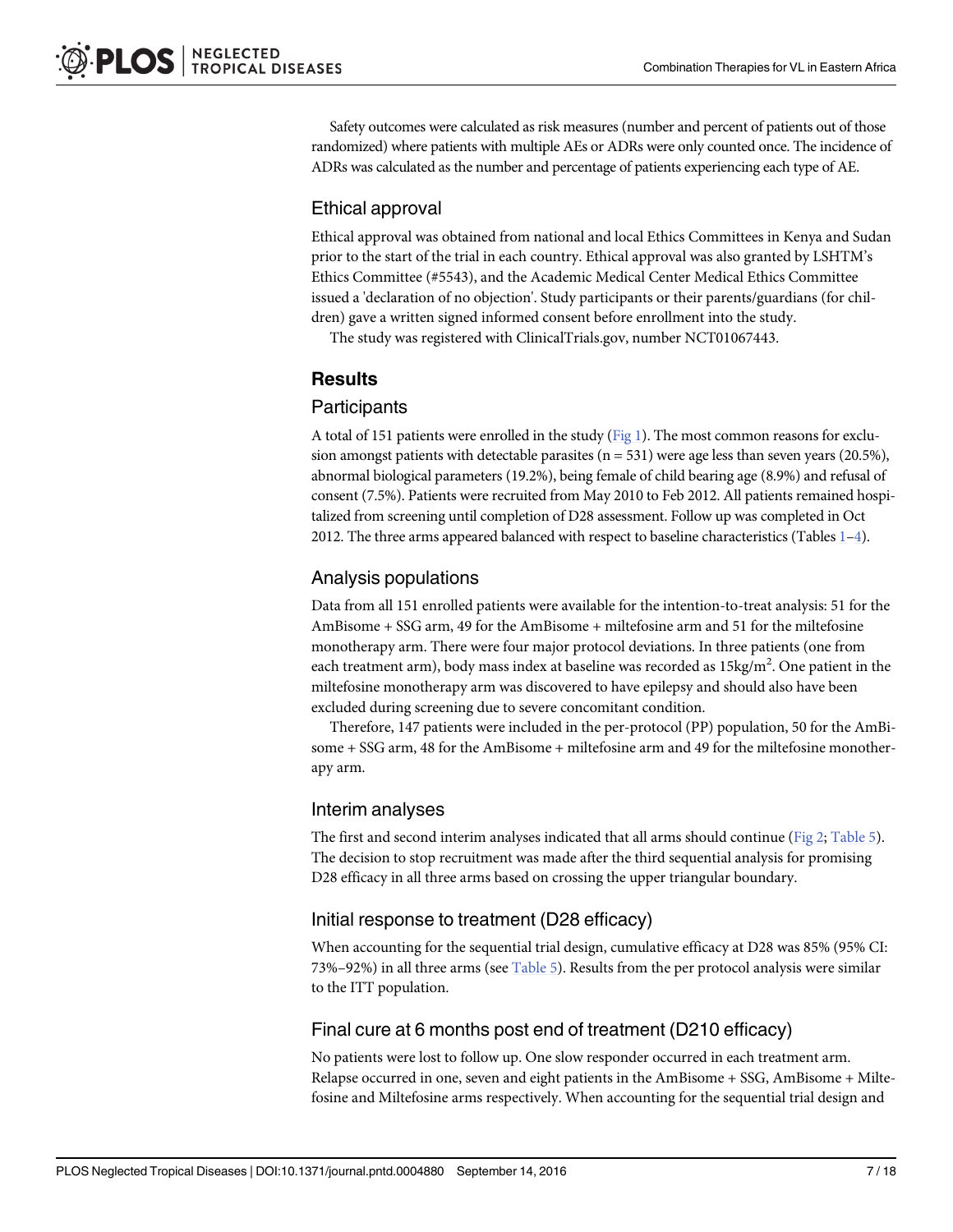<span id="page-7-0"></span>

[Fig 1.](#page-6-0) Participant Flow.

doi:10.1371/journal.pntd.0004880.g001

change of status between D28 and D210, the D210 efficacy was 87% (95% CI: 77–97%) for the AmBisome + SSG arm, 77% (95% CI: 64–90%) for the AmBisome + miltefosine arm and 72% (95% CI: 60–85%) for the miltefosine arm (see  $Table 5$ ).

|                       |           | AmBisome + SSG | AmBisome + miltefosine | <b>Miltefosine</b> |
|-----------------------|-----------|----------------|------------------------|--------------------|
|                       |           | $N = 51$       | $N = 49$               | $N = 51$           |
| Age (years) $n$ $%$ ) | mean (SD) | 15(8)          | 14(6)                  | 15(8)              |
|                       | $7 - 17$  | 35(69)         | 35(71)                 | 37(73)             |
|                       | $18 - 60$ | 16(31)         | 14 (29)                | 14(27)             |
| Sex $n$ $%$           | Female    | 14(27)         | 9(18)                  | 5(10)              |
|                       | Male      | 37(73)         | 40 (82)                | 46 (90)            |
| Site n (%)            | Dooka     | 19 (37)        | 18 (37)                | 20(39)             |
|                       | Kassab    | 5(10)          | 6(12)                  | 7(14)              |
|                       | Kimalel   | 27(53)         | 25(51)                 | 24 (47)            |

#### [Table 1.](#page-6-0) Baseline demographic characteristics.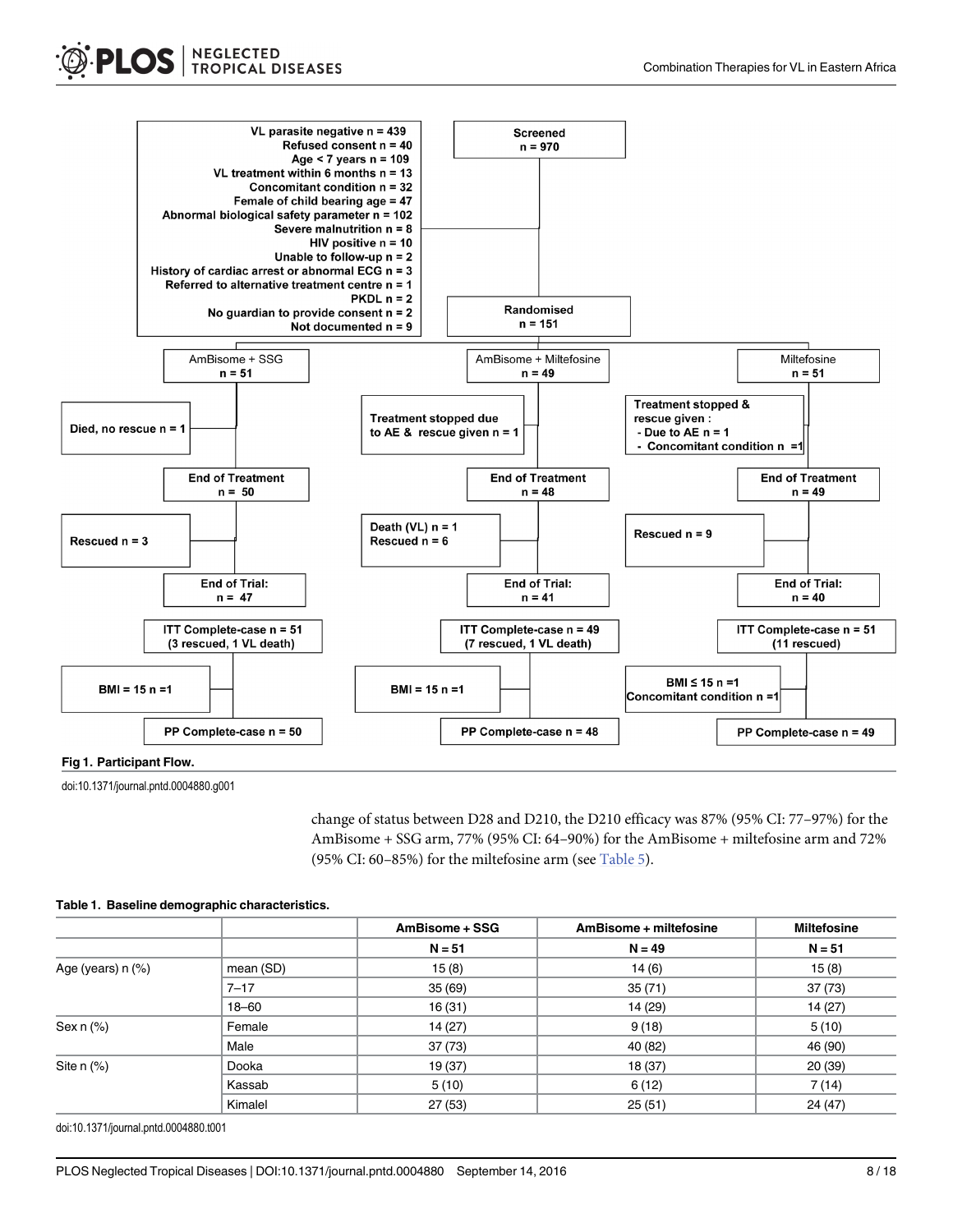#### <span id="page-8-0"></span>Table 2. Baseline biological markers.

|                          |                                 | AmBisome + SSG | AmBisome + miltefosine | <b>Miltefosine</b> |
|--------------------------|---------------------------------|----------------|------------------------|--------------------|
|                          |                                 | $N = 51$       | $N = 49$               | $N = 51$           |
| Weight                   | mean (SD)                       | 35.2(14.5)     | 34.3 (13.4)            | 36.7 (13.4)        |
| (kg)                     | median (range)                  | $31(15 - 69)$  | $30(15 - 59)$          | $31(16 - 65)$      |
| Temperature              | mean (SD)                       | 37.5(1.1)      | 37.5(1.1)              | 37.6(1.3)          |
| $(^{\circ}C)$            | median (range)                  | 37.3 (35.7-40) | 37.5 (36-40.1)         | 37.6 (35.8-40.2)   |
| <b>Heart Rate</b>        | mean (SD)                       | 100.9 (10.6)   | 103 (13.7)             | 99.1 (11.4)        |
| (beats/min)              | median (range)                  | 100 (80-130)   | 100 (68-130)           | 100 (80-128)       |
| Spleen Size              | mean (SD)                       | 8.5(4.4)       | 8.4(5.6)               | 8.2(3.9)           |
| (cm)                     | median (range)                  | $8(0-18)$      | $7(0-22)$              | $8(0-18)$          |
| Liver Size***            | mean (SD)                       | 2.3(2.4)       | 2.5(2.3)               | 2.7(2.4)           |
| (cm)                     | median (range)                  | $2(0-10)$      | $2(0-8)$               | $2(0-10)$          |
| Systolic BP              | mean (SD)                       | 100.9 (10.4)   | 95.7(9.5)              | 99.4 (7.7)         |
| (mm Hg)                  | median (range)                  | 100 (80-130)   | 90 (80-120)            | 100 (85-120)       |
| Diastolic BP             | mean (SD)                       | 62.2(7)        | 61.2(7.1)              | 63(7.3)            |
| (mm Hg)                  | median (range)                  | $60(50 - 80)$  | $60(50 - 80)$          | $60(50 - 80)$      |
| Nutritional Status n (%) | Severely underweight (BMI*< 15) | $5(10)$ **     | $9(18)$ **             | $8(16)$ **         |
|                          | Underweight (BMI 15-18.4)       | 23 (45)        | 18 (37)                | 16 (31)            |
|                          | Normal (BMI 18.5-24.9)          | 22 (43)        | 22 (45)                | 27(53)             |
|                          | Obese/overweight (BMI > 24.9)   | 1(2)           | 0(0)                   | 0(0)               |

\*BMI in kg/m2

\*\*nutritional status categorization derived by post-hoc determination of WHO standardized value, as opposed to the BMI threshold in the severely underweight exclusion criterion.

\*\*\* Liver size was measured below right costal margin

doi:10.1371/journal.pntd.0004880.t002

# Sub-group analysis

D210 cure was consistently lower in Sudan ([Table 6](#page-11-0)) than in Kenya for each treatment, especially for the AmBisome + miltefosine arm ( $p = 0.074$ ). The age distribution differed by country with more younger patients recruited in Sudan; 49 (65%) Sudanese patients were aged less than 12 years compared to 25 (33%) Kenyan patients (chi-squared test p<0.0001). Age, as a possible proxy for weight, could therefore be a realistic biological explanation for a difference in treatment response by country, although additional differences in parasite susceptibility and host factors cannot be excluded. In the present study population, age  $\langle 12y \rangle$  was correlated with

#### Table 3. Baseline parasite count.

|                                          | AmBisome + SSG | AmBisome + miltefosine | <b>Miltefosine</b> |
|------------------------------------------|----------------|------------------------|--------------------|
|                                          | $N = 51$       | $N = 49$               | $N = 51$           |
| Parasite Count Oil Immersion x100: n (%) |                |                        |                    |
| $> 100,000/1000(6+)$                     | 2(4)           | 4(8)                   | 6(12)              |
| 10,001-100,000/1000 (5+)                 | 12 (24)        | 8(16)                  | 10(20)             |
| 1,001-10,000/1000 (4+)                   | 9(18)          | 14 (29)                | 7(14)              |
| $101 - 1,000/1000(3+)$                   | 4(8)           | 3(6)                   | 5(10)              |
| $11-100/1000(2+)$                        | 2(4)           | 2(4)                   | 5(10)              |
| $1-10/1000(1+)$                          | 22(43)         | 18 (37)                | 18(35)             |
|                                          | 0(0)           | 0(0)                   | 0(0)               |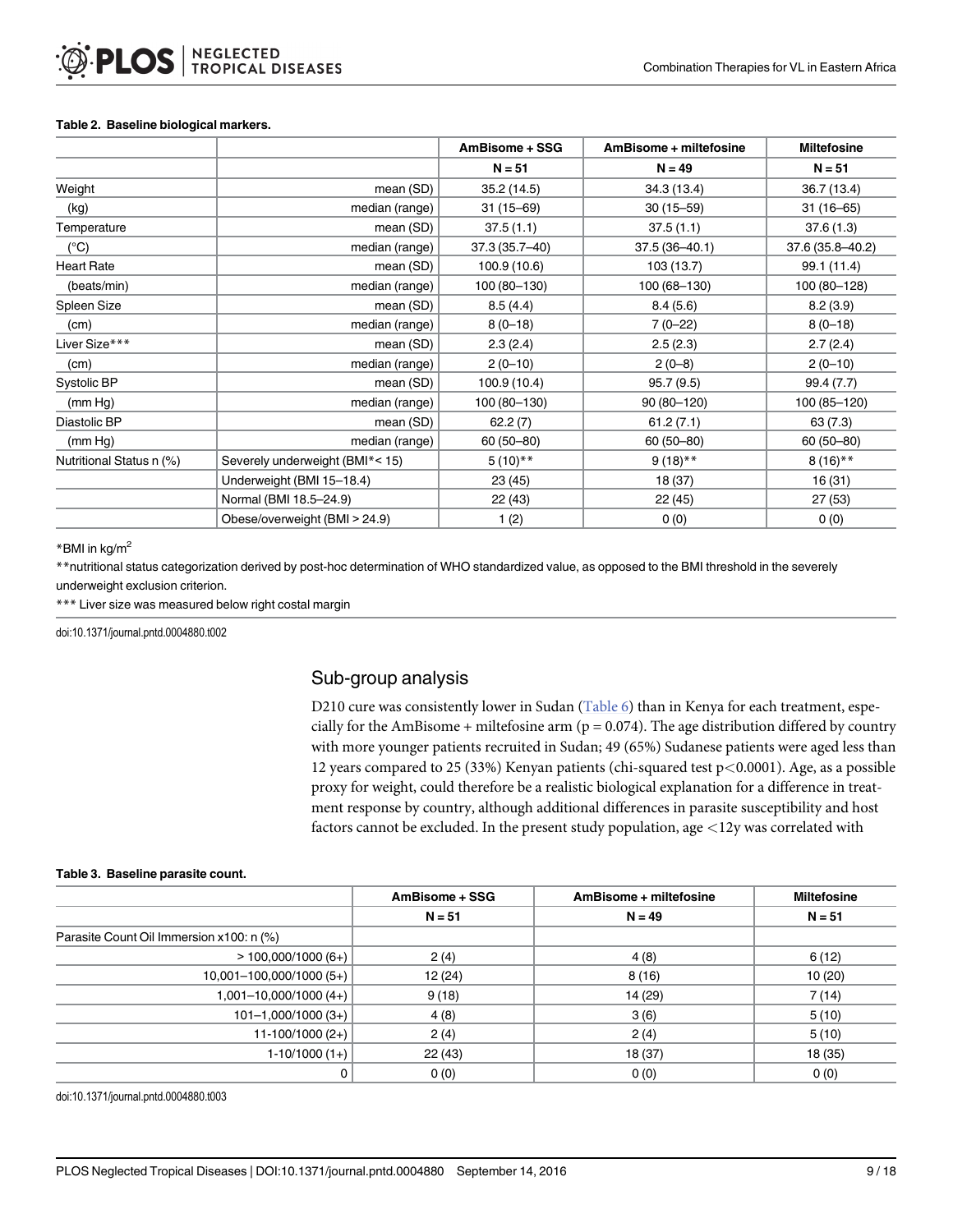#### <span id="page-9-0"></span>[Table 4.](#page-6-0) Baseline laboratory parameters.

|                         |                | AmBisome + SSG   | AmBisome + miltefosine | <b>Miltefosine</b> |
|-------------------------|----------------|------------------|------------------------|--------------------|
|                         |                | $N = 51$         | $N = 49$               | $N = 51$           |
| Haemoglobin             | mean (SD)      | 7.4(1.8)         | 7(1.3)                 | 7(1.3)             |
| (g/dL)                  | median (range) | $7.3(5 - 12.9)$  | $6.9(5 - 9.7)$         | $6.8(5 - 10.3)$    |
| <b>White-cell Count</b> | mean (SD)      | 2.7(1.3)         | 2.3(1.2)               | 2.6(1)             |
| $(x10^3/\mu L)$         | median (range) | $2.6(1 - 7.4)$   | $2.1(1 - 5.5)$         | $2.4(1-5.2)$       |
| <b>Platelets</b>        | mean (SD)      | 130 (90)         | 101(54)                | 114 (65)           |
| $(x10^3/\mu L)$         | median (range) | 104 (47-471)     | 88 (39-288)            | 100 (35-313)       |
| AST                     | mean (SD)      | 48 (25.9)        | 56.2 (31.7)            | 49 (29.9)          |
| (U/L)                   | median (range) | 44 (8-112)       | $50(3 - 115)$          | $43.5(3 - 117)$    |
| <b>ALT</b>              | mean (SD)      | 34.3(20.5)       | 40.5(27.1)             | 32.9(20.7)         |
| (U/L)                   | median (range) | $25(2-87)$       | $32(4 - 102)$          | $27.5(7-102)$      |
| Creatinine              | mean (SD)      | 73.7 (26)        | 71.2 (24.7)            | 78 (21.2)          |
| $(\mu \text{mol/L})$    | median (range) | 75 (35.4-129)    | 70.7 (26.5-114.9)      | 79 (35.4-132)      |
| Blood urea nitrogen     | mean (SD)      | 5.7(3.2)         | 5.8(2.8)               | 5.7(3.1)           |
| (mmol/L)                | median (range) | $5.3(1.7-12.5)$  | $6.1(1.3 - 11.4)$      | $5(1.3 - 17.1)$    |
| Alkaline phosphatase    | mean (SD)      | 222 (196)        | 211 (157)              | 197 (117)          |
| (U/L)                   | median (range) | 184 (10-1272)    | 169 (62-817)           | 176 (35-464)       |
| <b>Bilirubin</b>        | mean (SD)      | 8.3(4.8)         | 8.3(4.6)               | 8.7(5.2)           |
| (total, mmol/L)         | median (range) | $6.8(2 - 27.4)$  | $6.8(1.7-22)$          | $6.8(3 - 27.4)$    |
| Sodium                  | mean (SD)      | 137(7)           | 135(8)                 | 134(7)             |
| (mmol/L)                | median (range) | 137 (120-159)    | 136 (110-149)          | 133 (120-149)      |
| Potassium               | mean (SD)      | 3.8(0.4)         | 3.8(0.4)               | 3.9(0.4)           |
| (mmol/L)                | median (range) | $3.8(2.9 - 4.6)$ | $3.8(2.9 - 4.6)$       | $3.9(2.8 - 4.9)$   |
| Magnesium               | mean (SD)      | 0.9(0.3)         | 0.9(0.2)               | 0.9(0.2)           |
| (mmol/L)                | median (range) | $1(0.2 - 1.9)$   | $1(0.2 - 1.6)$         | $1(0.4 - 1.5)$     |

ALT: Alanine transaminase; AST: aspartate aminotransferase

doi:10.1371/journal.pntd.0004880.t004

weight <30kg. Therefore post-hoc stratified analyses were conducted by age group (<12 years,  $\geq$ 12 years) and country. An age cut-off of 12 years was chosen based on the observed differences in drug exposure between those two groups. Cure rates were consistently lower in patients aged less than 12 years in each arm in both countries [\(Table 6\)](#page-11-0).

# **Safety**

There were four SAEs, occurring in two patients in each of the AmBisome containing arms (4% of patients randomised to each short-course arm; [Table 7\)](#page-11-0). Three patients discontinued treatment.

One SAE in each AmBisome arm was a serious adverse drug reaction (SADR); in the AmBisome + SSG arm, severe anaemia resulted in death at day 20, and in the AmBisome + miltefosine arm, renal failure at day 3 which was resolved. The two unrelated SAE were upper respiratory tract infection and pneumonia. There were two deaths, one in each combination arm. These were severe pneumonia in the AmBisome + Miltefosine arm which was considered not related to study drug and severe anemia in the AmBisome + SSG arm which was considered possibly related.

The proportion of patients with at least one treatment emergent adverse event (TEAE) was between 80 and 90% in each arm. The proportion of patients with at least one ADRs was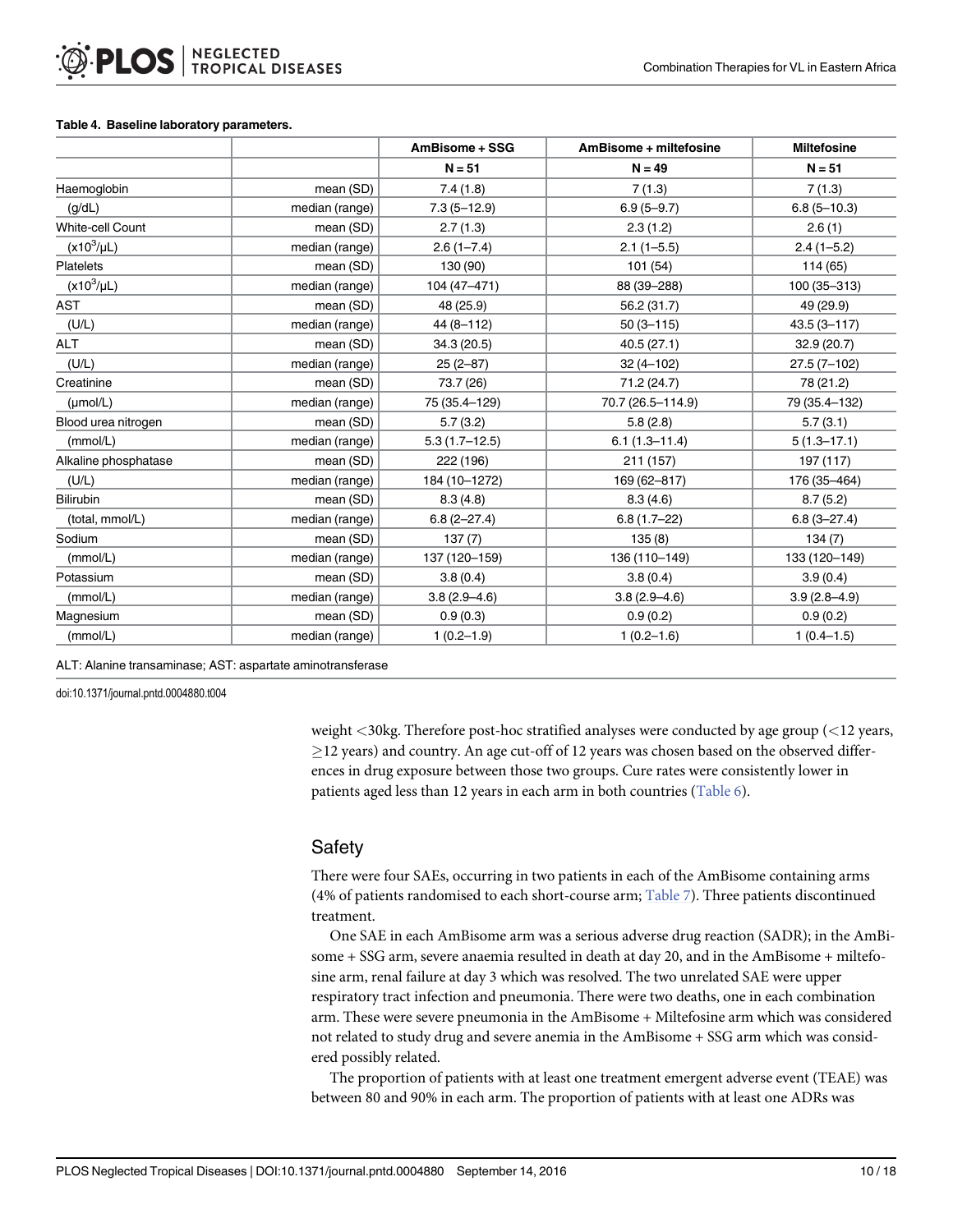<span id="page-10-0"></span>

[Fig 2. S](#page-6-0)equential stopping for the three arms. The horizontal axis  $(V)$  is proportional to sample size. The vertical axis (Z) is the observed minus expected number of cures, so higher values are more favourable. Each arm is shown by a line with three points representing, from left to right, the first interim analysis (decision: continue for all arms), the second interim analysis (decision: continue for all arms) and the final analysis. The final analysis (shown here) includes patients whose follow-up was still in progress at the time of the third interim analysis, and confirmed the 'stop' decisions. Having all stopped at the same analysis, the point estimates of proportion cured are the same for all arms (85%), as are the 95% confidence intervals (77– 97%). Based on the probability tree method, the point estimate at day 210 for AmBisome + SSG is 87% (95% CI 77–97%); for AmBisome + Miltefosine it is 77% (64–90%) and for Miltefosine 72% (60–85%).

doi:10.1371/journal.pntd.0004880.g002

between 73 and 78% in each arm, while the proportion of patients with at least one AE not related to study drug was between 33 and 45%.

Treatment was stopped in 1 patient due to a non-serious, moderate increase in serum creatinine and elevation of blood urea after 14 days of miltefosine monotherapy treatment. Two patients in the AmBisome + miltefosine arm stopped treatment early (due to serious renal insufficiency after 3 days of treatment and moderate non-serious increased blood creatinine after 7 days).

[Table 5.](#page-6-0) Outcomes and events during treatment: Efficacy.

|                             | AmBisome + SSG |                |                 | AmBisome + Miltefosine |          |                          | <b>Miltefosine</b> |          |                 |
|-----------------------------|----------------|----------------|-----------------|------------------------|----------|--------------------------|--------------------|----------|-----------------|
| Interim analysis (D28: ITT) | N              | Cured, n       | <b>Decision</b> | N                      | Cured.n  | <b>Decision</b>          | N                  | Cured, n | <b>Decision</b> |
|                             | 14             | 13             | Continue        | 15                     | 14       | Continue                 | 14                 | 14       | Continue        |
| 2                           | 29             | 26<br>Continue |                 | 31                     | 28       | Continue                 | 30                 | 25       | Continue        |
| 3                           | 44             | 41             | Stop            | 44                     | 41       | Stop                     | 47                 | 42       | Stop            |
| Cumulative analysis (D28)   | N              | Cured, n       | $% (95\% CI* )$ | N                      | Cured, n | % (95% Cl*)              | N                  | Cured, n | % (95% Cl*)     |
| IП                          | 51             | 47             | 85% (73-92)     | 49                     | 46       | 85% (73-92)              | 51                 | 45       | 85% (73-92)     |
| Cumulative analysis (D210)  | N              | Cured, n       | $% (95\% CI* )$ | N                      | Cured, n | % (95% Cl <sup>*</sup> ) | N                  | Cured, n | % (95% Cl*)     |
| IТ                          | 51             | 47             | 87% (77-97)     | 49                     | 40       | 77% (64-90)              | 51                 | 38       | 72% (60-85)     |

\* Efficacy and corresponding 95% CI estimated taking into account sequential design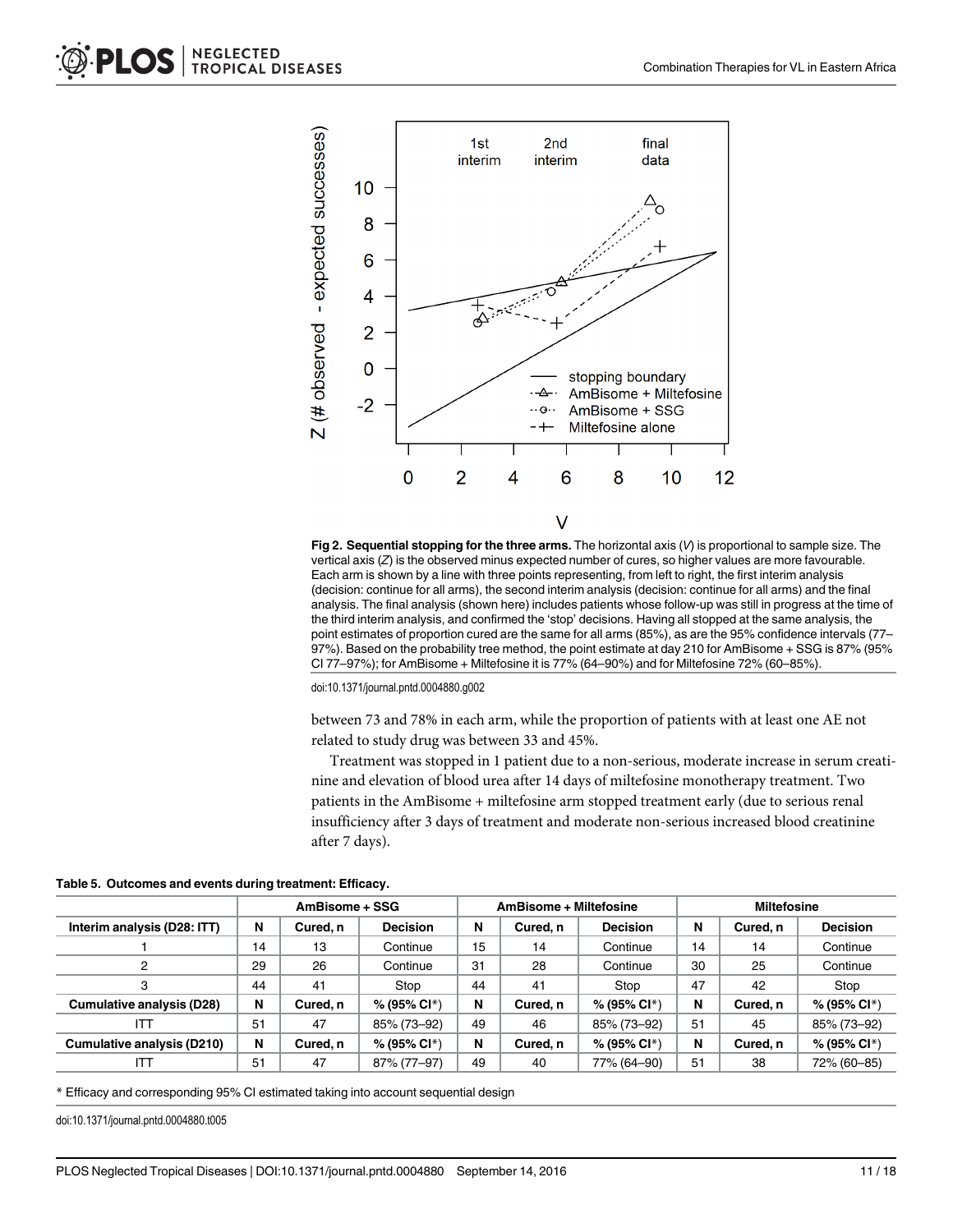|         |                                       | AmBisome + SSG | AmBisome + Miltefosine | <b>Miltefosine</b> |  |
|---------|---------------------------------------|----------------|------------------------|--------------------|--|
| Country | Sudan                                 | 21/24 (88%)    | 17/24 (71%)            | 18/27 (67%)        |  |
|         | Kenya                                 | 26/27 (96%)    | 23/25 (92%)            | 20/24 (83%)        |  |
|         | Fisher's exact test p-value (2-sided) | 0.331          | 0.074                  | 0.211              |  |
| Age     | Less than 12 years                    | 22/25 (88%)    | 20/27 (74%)            | 13/22 (59%)        |  |
|         | 12 years and above                    | 25/26 (96%)    | 20/22 (90%)            | 25/29 (86%)        |  |
|         | Fisher's exact test p-value (2-sided) | 0.350          | 0.159                  | 0.050              |  |
| Sudan   | Less than 12 years                    | 12/15 (80%)    | 13/19 (68%)            | 9/15(60%)          |  |
|         | 12 years and above                    | $9/9(100\%)$   | 4/5(80%)               | 9/12(75%)          |  |
| Kenya   | Less than 12 years                    | 10/10 (100%)   | 7/8 (88%)              | 4/7 (57%)          |  |
|         | 12 years and above                    | 16/17 (94%)    | 16/17 (94%)            | 16/17 (94%)        |  |

#### <span id="page-11-0"></span>[Table 6.](#page-8-0) Stratified D210 efficacy.

Data are number cured / number randomised (%). As estimates of cure rates, these percentages do not take into account the sequential design.

doi:10.1371/journal.pntd.0004880.t006

The median number of adverse effects experienced was two per patient for each arm. Of all non-serious drug related events, three were severe and occurred in the miltefosine monotherapy arm: two cases of anaemia and one case of gastro-intestinal pain. In the AmBisome + SSG and in the AmBisome + miltefosine arms, all non-serious drug-related events were categorized as mild to moderate.

Approximately 20% of patients in each arm treated with AmBisome experienced adverse events during infusion, and approximately 20% of patients in each arm treated with miltefosine vomited at least one dose. The overall occurrence of vomiting was 21% in all patients treated with miltefosine. The occurrence of repeated vomiting of the same dose was relatively low (6% of patients overall in both miltefosine arms). All treatment arms showed CTCAE grade 1 or grade 2 aspartate aminotransferase increase (14–29%) and grade 1 hypomagnesaemia (14– 20%) [\(Table 8](#page-12-0)).

The only arm to contain SSG (combined with AmBisome) showed low levels of cardiac disorders (<5%), similar to that of the AmBisome + MF arm. PKDL occurred in eight Sudanese patients, 2 in the AmBisome+SSG arm, 1 in the AmBisome+Miltefosine arm and 5 in the miltefosine monotherapy arm. All cases were mild or moderate and did not require treatment.

#### [Table 7.](#page-9-0) Safety summary.

|                                            | AmBisome + SSG | AmBisome + Miltefosine | <b>Miltefosine</b> |
|--------------------------------------------|----------------|------------------------|--------------------|
| <b>Number of patients</b>                  | 51             | 49                     | 51                 |
| SAE, n (%)                                 | 2(4)           | 2(4)                   | 0(0)               |
| SAE related to study drug, $n$ (%)         | 1(2)           | 1 (2)                  | 0(0)               |
| Deaths, $n$ $%$                            | 1 (2)          | 1(2)                   | 0(0)               |
| TEAE, $n$ $\left(\% \right)$               | 41 (80)        | 44 (90)                | 46 (90)            |
| TEADR, $n$ $%$                             | 37(73)         | 38 (78)                | 40 (78)            |
| Treatment stopped due to AE                | 0(0)           | $2*(4)$                | 1(2)               |
| AE during AmBisome infusion                | 11(22)         | 9(18)                  |                    |
| Vomited any scheduled dose, n (%)          |                | 10(20)                 | 11(22)             |
| Repeatedly vomited the same scheduled dose |                | 1 (2)                  | 2(4)               |
| Vomited more than one scheduled dose       |                | 1 (2)                  | 5(10)              |

\*Only one of these received rescue and is shown as such in the flowchart.

TEAE: Treatment Emergent Adverse Event; TEADR: Treatment Emergent Adverse Drug Reaction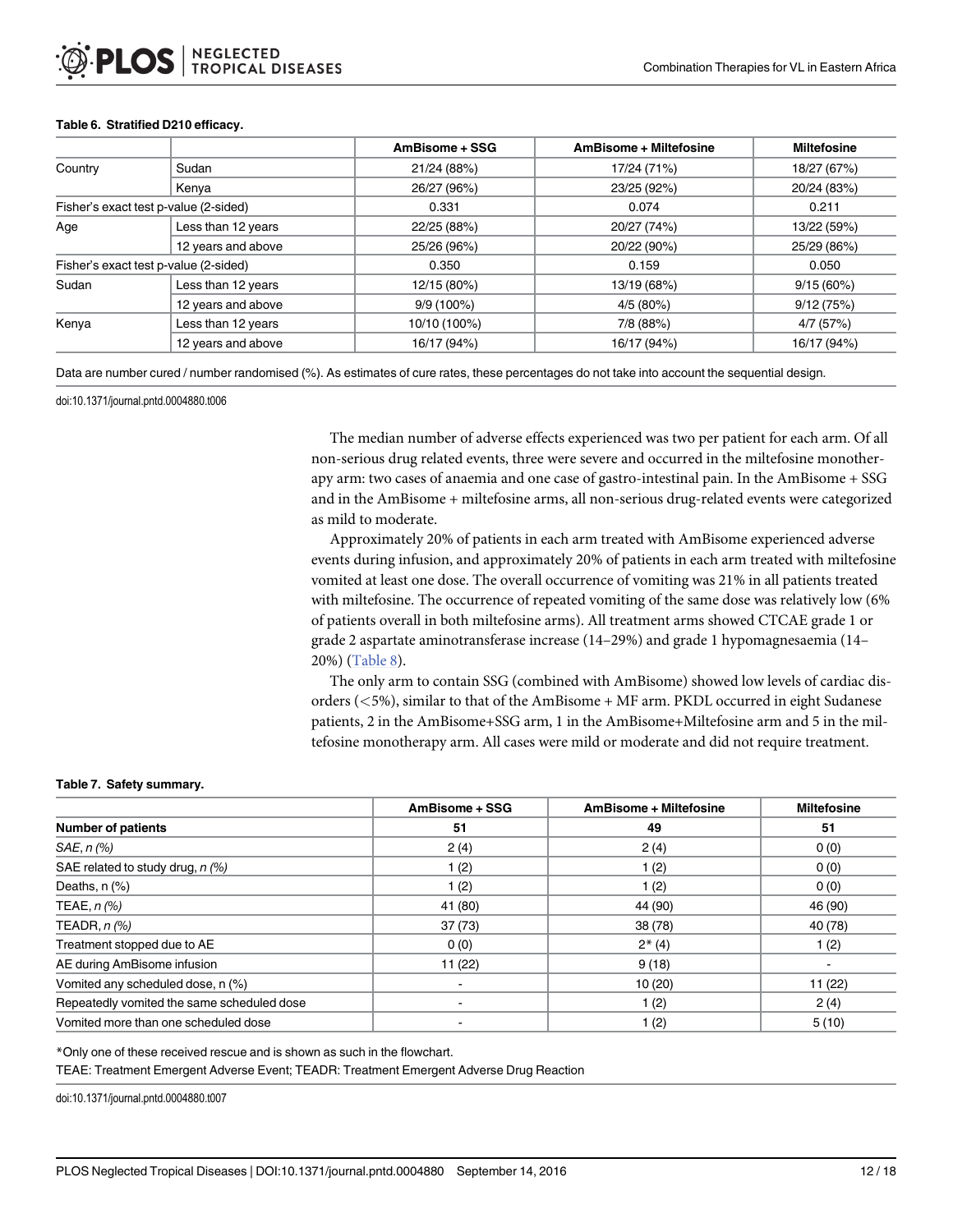#### <span id="page-12-0"></span>[Table 8.](#page-11-0) Incidence of adverse drug reactions.\*

|                                                        | AmBisome + SSG |                 |             | AmBisome + Miltefosine |             |             | <b>Miltefosine</b> |                 |             |
|--------------------------------------------------------|----------------|-----------------|-------------|------------------------|-------------|-------------|--------------------|-----------------|-------------|
|                                                        | <12 years      | $\geq$ 12 years | Total       | $\leq$ 12 years        | $>12$ years | Total       | <12 years          | $\geq$ 12 years | Total       |
|                                                        | 23             | 28              | 51          | 24                     | 25          | 49          | 20                 | 31              | 51          |
| <b>BLOOD AND LYMPHATIC SYSTEM DISORDERS</b>            |                |                 |             |                        |             |             |                    |                 |             |
| <b>ANAEMIA</b>                                         | 2(9%)          | 1(4%)           | 3(6%)       | 4 (17%)                | $0(0\%)$    | 4(8%)       | 5(25%)             | 1(3%)           | 6(12%)      |
| <b>GASTROINTESTINAL DISORDERS</b>                      |                |                 |             |                        |             |             |                    |                 |             |
| <b>VOMITING</b>                                        | $0(0\%)$       | 1(4%)           | 1(2%)       | 8 (33%)                | 3(12%)      | 11<br>(22%) | 6(30%)             | 7(23%)          | 13<br>(25%) |
| <b>GENERAL DISORDERS AND ADMINISTRATION</b>            |                |                 |             |                        |             |             |                    |                 |             |
| <b>PYREXIA</b>                                         | 8(35%)         | 3(11%)          | 11<br>(22%) | 3(13%)                 | 2(8%)       | 5(10%)      | 3(15%)             | 1(3%)           | 4(8%)       |
| <b>INVESTIGATIONS</b>                                  |                |                 |             |                        |             |             |                    |                 |             |
| ALANINE AMINOTRANSFERASE INCREASED                     | 3(13%)         | 2(7%)           | 5(10%)      | 1(4%)                  | 2(8%)       | 3(6%)       | 4(20%)             | 5(16%)          | 9(18%)      |
| ASPARTATE AMINOTRANSFERASE<br><b>INCREASED</b>         | 6(26%)         | 5(18%)          | 11<br>(22%) | 5(21%)                 | 2(8%)       | 7(14%)      | 6(30%)             | 9(29%)          | 15<br>(29%) |
| <b>BLOOD ALKALINE PHOSPHATASE</b><br><b>INCREASED</b>  | 4(17%)         | 3(11%)          | 7(14%)      | 4 (17%)                | $0(0\%)$    | 4(8%)       | 3(15%)             | 2(6%)           | $5(10\%)$   |
| <b>BLOOD CREATININE INCREASED</b>                      | 1(4%)          | 4(14%)          | 5(10%)      | 1(4%)                  | 3(12%)      | 4(8%)       | 1(5%)              | 2(6%)           | 3(6%)       |
| <b>BLOOD UREA INCREASED</b>                            | 4(17%)         | 1(4%)           | 5(10%)      | 3(13%)                 | 3(12%)      | 6(12%)      | 1(5%)              | 1(3%)           | 2(4%)       |
| <b>METABOLISM AND NUTRITION DISORDERS</b>              |                |                 |             |                        |             |             |                    |                 |             |
| <b>HYPOKALAEMIA</b>                                    | 1(4%)          | 5(18%)          | 6(12%)      | 2(8%)                  | 3(12%)      | 5(10%)      | $0(0\%)$           | $0(0\%)$        | $0(0\%)$    |
| <b>HYPOMAGNESAEMIA</b>                                 | 4(17%)         | 3(11%)          | 7(14%)      | 7(29%)                 | $0(0\%)$    | 7(14%)      | 5(25%)             | 5(16%)          | 10<br>(20%) |
| <b>HYPONATRAEMIA</b>                                   | 2(9%)          | 1(4%)           | 3(6%)       | 3(13%)                 | 2(8%)       | $5(10\%)$   | 3(15%)             | $0(0\%)$        | 3(6%)       |
| <b>RESPIRATORY, THORACIC AND MEDIASTINAL DISORDERS</b> |                |                 |             |                        |             |             |                    |                 |             |
| <b>EPISTAXIS</b>                                       | 5(22%)         | $0(0\%)$        | 5(10%)      | 1(4%)                  | 1(4%)       | 2(4%)       | 2(10%)             | 2(6%)           | 4(8%)       |
| <b>CARDIAC DISORDERS</b>                               |                |                 |             |                        |             |             |                    |                 |             |
| ARRYTHMIA SUPRAVENTRICULAR                             | $0(0\%)$       | $0(0\%)$        | $0(0\%)$    | $0(0\%)$               | 1(4%)       | 1(2%)       | $0(0\%)$           | $0(0\%)$        | $0(0\%)$    |
| <b>SINUS ARRYTHMIA</b>                                 | 1(4%)          | 1(4%)           | 2(4%)       | 3(13%)                 | $0(0\%)$    | 3(6%)       | $0(0\%)$           | $0(0\%)$        | $0(0\%)$    |
| SINUS BRADYCARDIA                                      | $0(0\%)$       | 1(4%)           | 1(2%)       | $0(0\%)$               | $0(0\%)$    | $0(0\%)$    | $0(0\%)$           | $0(0\%)$        | $0(0\%)$    |
| <b>INVESTIGATIONS</b>                                  |                |                 |             |                        |             |             |                    |                 |             |
| ELECTROCARDIOGRAM ABNORMAL                             | $0(0\%)$       | $0(0\%)$        | $0(0\%)$    | 1(4%)                  | $0(0\%)$    | 1(2%)       | $0(0\%)$           | $0(0\%)$        | $0(0\%)$    |
| <b>RENAL AND URINARY DISORDERS</b>                     |                |                 |             |                        |             |             |                    |                 |             |
| <b>RENAL IMPAIRMENT</b>                                | $0(0\%)$       | $0(0\%)$        | $0(0\%)$    | 1(4%)                  | $0(0\%)$    | 1(2%)       | $0(0\%)$           | $0(0\%)$        | $0(0\%)$    |
| <b>RENAL FAILURE</b>                                   | $0(0\%)$       | $0(0\%)$        | $0(0\%)$    | $0(0\%)$               | 1(4%)       | 1(2%)       | $0(0\%)$           | $0(0\%)$        | $0(0\%)$    |

\* All events which occurred with more than 5% overall frequency, together with all cardiac disorders, and renal disorders.

Note: Causality assessment was based on investigator judgment. According to protocol all events that were not recorded as 'Not Related' were considered 'Adverse Drug Reactions'

doi:10.1371/journal.pntd.0004880.t008

# Pharmacokinetics & pharmacodynamics

Miltefosine end of treatment concentrations were available for 42 patients from the AmBisome + miltefosine arm and for 45 patients from the miltefosine alone arm. Miltefosine keeps accumulating until the end of treatment, so the end-of-treatment concentration (day 11 for the AmBisome + miltefosine arm and day 28 for the miltefosine alone arm) is representative for total exposure. The mean (SD) miltefosine concentration at the end-of-treatment was 16.47  $(5.89)$  μg/mL for the AmBisome + miltefosine arm and 26.42  $(8.66)$  μg/mL for the miltefosine alone-arm. There were no significant differences in miltefosine end-of-treatment concentra-tions between Sudanese and Kenyan patients. As depicted in [Fig 3](#page-13-0), patients with a body weight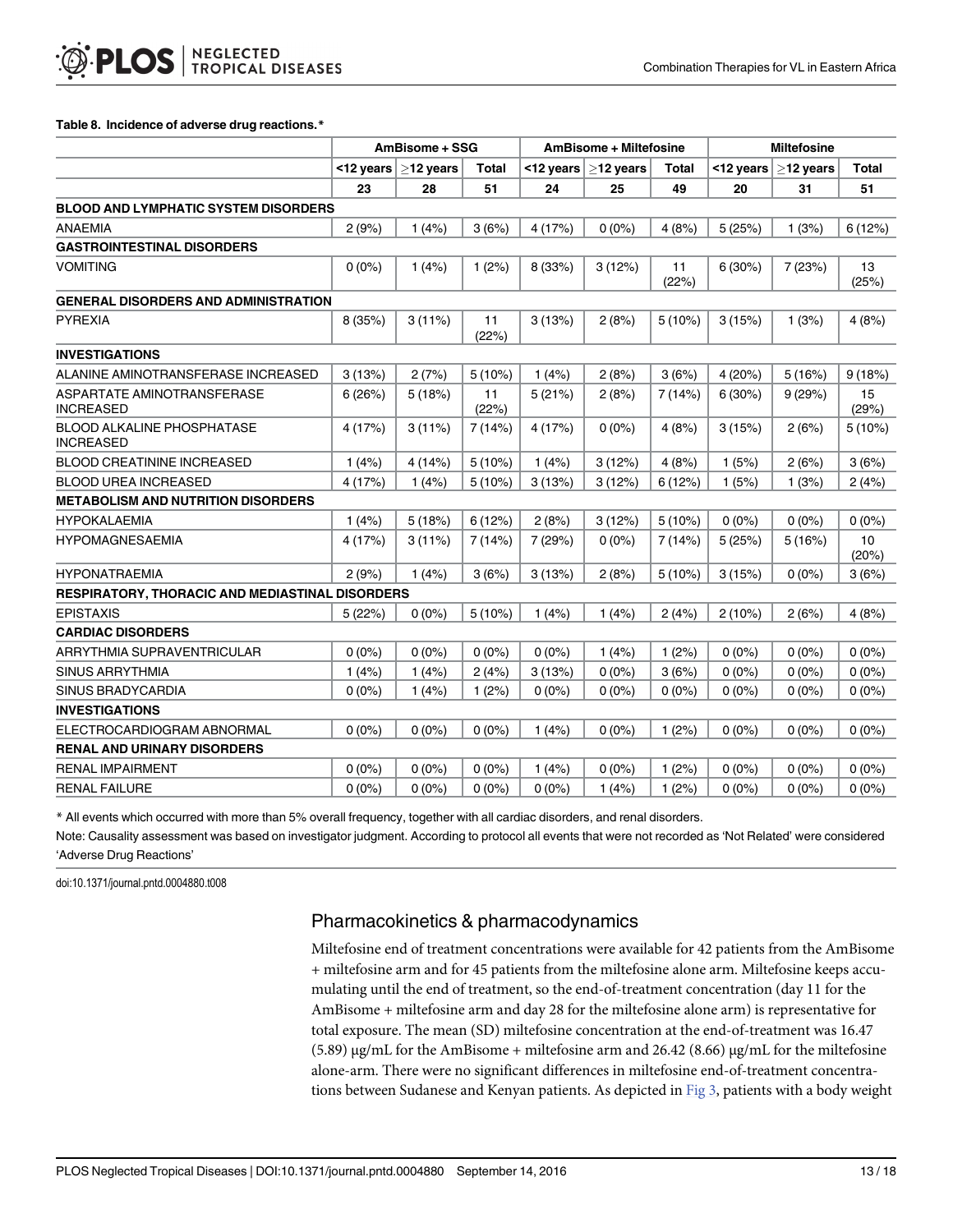<span id="page-13-0"></span>



doi:10.1371/journal.pntd.0004880.g003

 $<$ 30 kg (n = 38, of which 97% aged  $\leq$ 12 yrs) were significantly less exposed to miltefosine than patients with a higher body weight of  $\geq$  30 kg (n = 49, of which 84% aged  $>$  12 yrs): for the AmBisome + miltefosine arm the difference in end-of-treatment concentration was 36%  $(p<0.0001)$  and for the miltefosine alone arm 32% ( $p<0.0001$ ).

In total, for 77% of all patients there was a blood parasite load available at baseline, with various reasons for non-availability (e.g. no baseline sample available, issues with DNA extraction or no parasite load detectable). Only the first week of treatment was taken into account to assess the parasite clearance rate, since levels dropped to undetectable levels >1 week of treatment for many patients. The effect of the treatment arm on the parasite clearance rate in the first week of treatment was evaluated and is illustrated in [Fig 4.](#page-14-0) The parasite clearance rate was slower in the miltefosine alone arm compared to the AmBisome + miltefosine arm ( $p$ <0.0001), while there was no significant difference between the two combination arms ( $p = 0.605$ ). After 1 week of treatment, almost all individuals in both combination treatment arms had regressed towards 0% parasite load, while the miltefosine monotherapy arm was on average still >10% of the initial parasite load level  $(Fig 4)$ .

A more extensive in-depth analysis of the pharmacokinetic and pharmacodynamics results of this study will be reported elsewhere.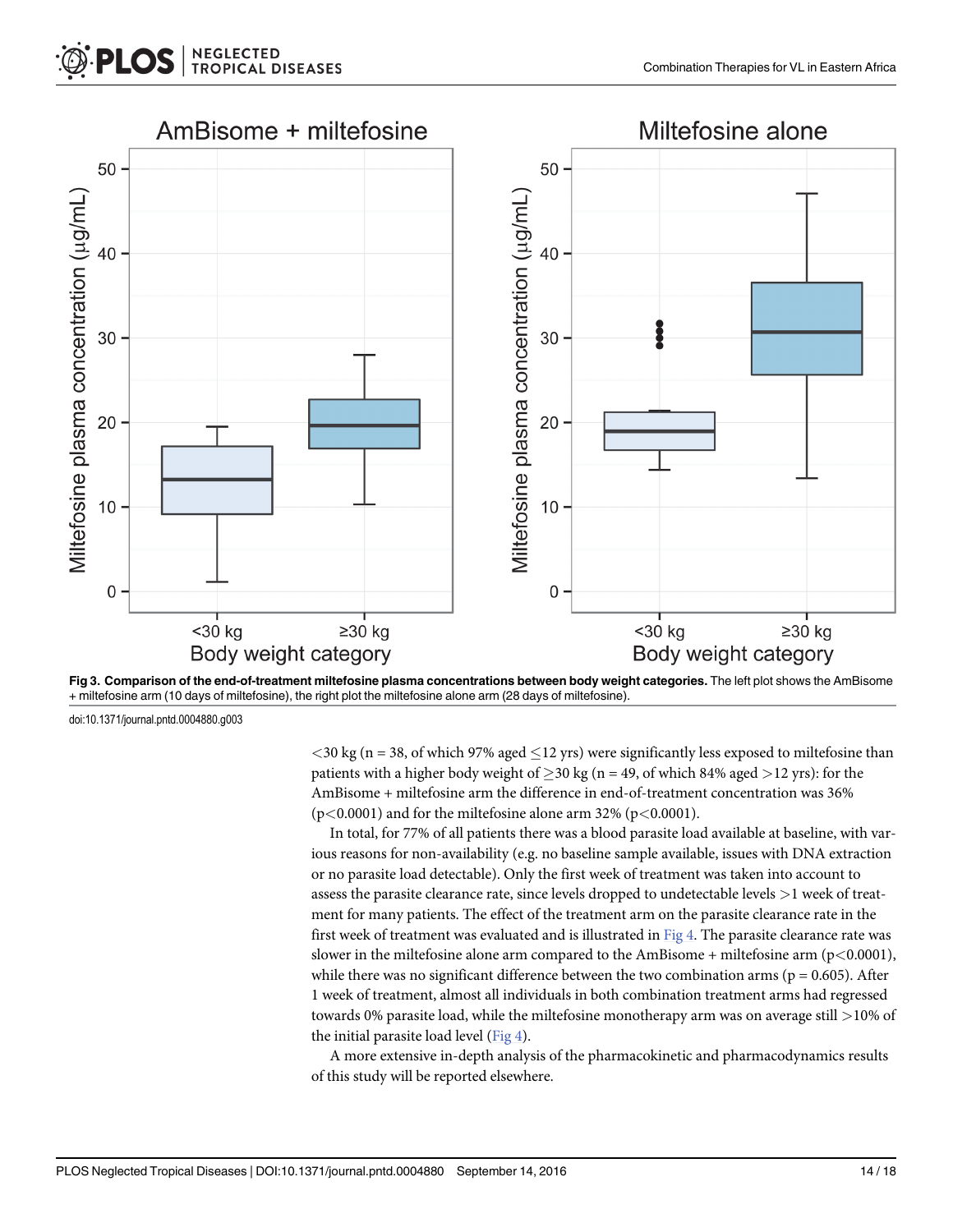<span id="page-14-0"></span>

[Fig 4.](#page-13-0) Parasite clearance from the blood in the first week of treatment. All parasite blood loads are relative to the individual parasite load at baseline. The full lines indicate the mean and the error bars its 95% confidence interval, stratified per treatment arm.

doi:10.1371/journal.pntd.0004880.g004

### **Discussion**

This was the first phase II randomized trial of short course combination therapies containing AmBisome for VL in Africa. Neither of the two AmBisome combinations (single daily dose of AmBisome with 10 days of SSG or miltefosine) nor the 28 day miltefosine monotherapy (previously used in India) achieved more than 90% cure. There were no unexpected safety signals detected in the trial, although there is very little power to detect unexpected events given the small number of patients treated. Our recent study showed that multiple daily doses of 3 mg/kg body weight of AmBisome maybe more beneficial to parasite clearance than a single 10 mg/kg dose at day  $1 \&es$ , suggesting that a more frequent administration of AmBisome may result in higher cure rates.

Pharmacodynamic data showed faster parasitic clearance with both AmBisome combinations than with miltefosine monotherapy. Our study was not designed or powered to detect differences in efficacy between adults and children, however patients with low body weight (<30kg), almost all of whom were children under 12 years of age, were found to be significantly underexposed to miltefosine compared to those with higher body weight, whether treated with miltefosine alone or in combination with AmBisome.

The lack of efficacy compared to that seen previously in Southeast Asia, particularly with regard to miltefosine, could be due to genetic diversity and differences in drug susceptibility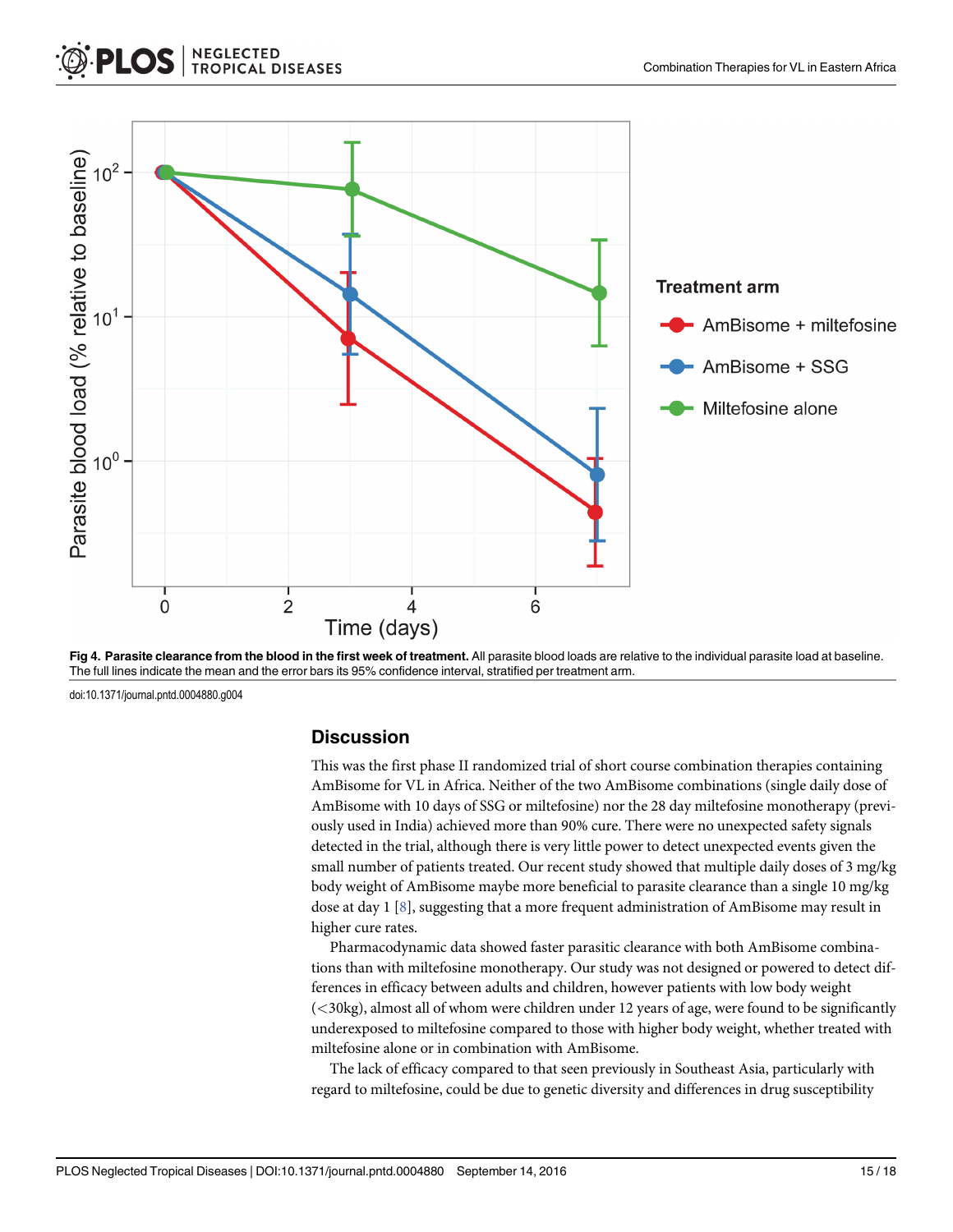<span id="page-15-0"></span>between east African and Indian Leishmania strains. However, results from Nepal and India recently demonstrated a high relapse rate 6–12 months after miltefosine monotherapy (75– 90% efficacy), and more frequently in patients under the age of 15 years, suggesting a possible drug underexposure effect [\[21,22\]](#page-17-0). Pharmacokinetic studies on miltefosine exposure in adults and children from both countries show that the current 2.5 mg/kg/day miltefosine monotherapy dose results in low exposure in children and that a proposed allometric dosing algorithm could provide a higher and more optimal exposure in both adults and children [[23](#page-17-0)]. Similar lower drug exposure in children has been observed for antimonials (meglumine antmoniate) in cutaneous leishmaniasis using a linear weight-adjusted dosage[[24\]](#page-17-0).

Our results confirmed a good tolerability of all treatments tested and no major safety concerns were identified. Despite the higher exposure of miltefosine in adults, this does not seem to be associated with higher safety risks. The frequency and severity of increase in creatinine observed in this trial were not different from what had been already described.

In conclusion, as none of the treatment regimens tested achieved target efficacy they will not be developed further. Miltefosine, as an oral drug treatment, is still of interest and so an allometric dosing study is now underway to assess the safety and appropriate treatment dose of miltefosine, particularly in children, in eastern Africa (NCT02431143).

This study highlights, once again, the difficulties faced when developing treatments for VL in eastern Africa. In addition to improvements based on existing drugs, early drug discovery efforts are ongoing, and several new chemical entities have been identified which will hopefully give rise to safe, effective, oral treatments for the region in the future.

### Supporting Information

[S1 Checklist.](http://journals.plos.org/plosntds/article/asset?unique&id=info:doi/10.1371/journal.pntd.0004880.s001) CONSORT 2010 checklist. Information to be included according to the 2010 Consolidated Standards of Reporting Trials (CONSORT). (DOC)

[S1 Protocol.](http://journals.plos.org/plosntds/article/asset?unique&id=info:doi/10.1371/journal.pntd.0004880.s002) Clinical trial protocol. Protocol for a Phase II Randomized, Parallel Arm, Open-Labeled Clinical Trial to Assess the Safety and Efficacy of the Combination of Sodium Stibogluconate Plus Single Dose Ambisome, Miltefosine Plus Single Dose Ambisome and Miltefosine Alone for the Treatment of Primary Visceral Leishmaniasis in Eastern Africa. (PDF)

### Acknowledgments

The trial was conducted by the Leishmaniasis East Africa Platform (LEAP), in collaboration with the trial sites, and coordinated and implemented by the Drugs for Neglected Diseases initiative (DNDi). The authors would like to thank all members of the field teams, including nurses and laboratory technicians in all study sites, clinical monitors and Data Safety Monitoring Board for their contribution to the study. We would also like to thank the Ministries of Health of Kenya and Gedaref State, Sudan for their support. The authors also acknowledge Joy Malongo for administrative support and editing of the manuscript.

All authors read and approved the final manuscript. This manuscript is published with permission from the Director of KEMRI.

# Author Contributions

Conceived and designed the experiments: MW SN MB NA RO TE GK RJ AH JO SE RK EAGK AM NSW.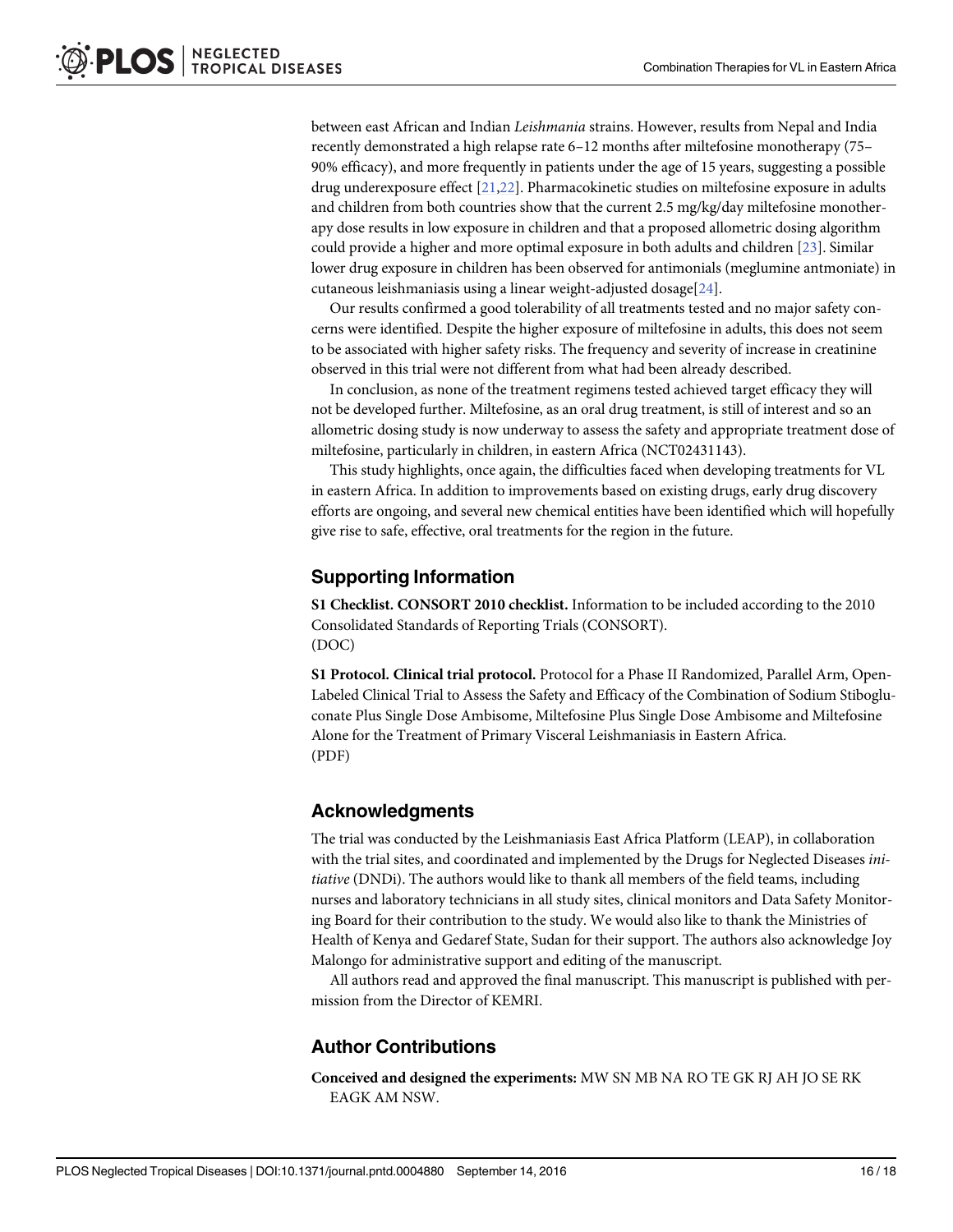<span id="page-16-0"></span>Performed the experiments: MW SN MB TPCD GK RJ BM MHSA MYE AH JO RK EAGK AM NSW GJS.

Analyzed the data: RO TE TPCD NA AEK MB MW SE RK EAGK AM RJ FA NSW GJS.

Wrote the paper: MW SW MB NA RO TE TPCD FA.

### **References**

- [1.](#page-1-0) Alvar J, Velez ID, Bern C, Herrero M, Desjeux P, et al. (2012) Leishmaniasis Worldwide and Global Estimates of Its Incidence. PLoS One 7: e35671. doi: [10.1371/journal.pone.0035671](http://dx.doi.org/10.1371/journal.pone.0035671) PMID: [22693548](http://www.ncbi.nlm.nih.gov/pubmed/22693548)
- [2.](#page-1-0) Desjeux P (1996) Leishmaniasis. Public health aspects and control. Clin Dermatol 14: 417–423. PMID: [8889319](http://www.ncbi.nlm.nih.gov/pubmed/8889319)
- [3.](#page-1-0) Zijlstra EE, el-Hassan AM (2001) Leishmaniasis in Sudan. Visceral leishmaniasis. Trans R Soc Trop Med Hyg 95 Suppl 1: S27–S58. PMID: [11370250](http://www.ncbi.nlm.nih.gov/pubmed/11370250)
- [4.](#page-2-0) Musa A, Khalil E, Hailu A, Olobo J, Balasegaram M, et al. (2012) Sodium Stibogluconate (SSG) & Paromomycin Combination Compared to SSG for Visceral Leishmaniasis in East Africa: A Randomised Controlled Trial. PLoS Negl Trop Dis 6: e1674. doi: [10.1371/journal.pntd.0001674](http://dx.doi.org/10.1371/journal.pntd.0001674) PMID: [22724029](http://www.ncbi.nlm.nih.gov/pubmed/22724029)
- [5.](#page-2-0) Melaku Y, Collin SM, Keus K, Gatluak F, Ritmeijer K, et al. (2007) Treatment of kala-azar in southern Sudan using a 17-day regimen of sodium stibogluconate combined with paromomycin: a retrospective comparison with 30-day sodium stibogluconate monotherapy. Am J Trop Med Hyg 77: 89–94. PMID: [17620635](http://www.ncbi.nlm.nih.gov/pubmed/17620635)
- [6.](#page-2-0) van Griensven J, Balasegaram M, Meheus F, Alvar J, Lynen L, et al. (2010) Combination therapy for visceral leishmaniasis. Lancet Infect Dis 10: 184–194. doi: [10.1016/S1473-3099\(10\)70011-6](http://dx.doi.org/10.1016/S1473-3099(10)70011-6) PMID: [20185097](http://www.ncbi.nlm.nih.gov/pubmed/20185097)
- [7.](#page-2-0) Sundar S, Sinha PK, Rai M, Verma DK, Nawin K, et al. (2011) Comparison of short-course multidrug treatment with standard therapy for visceral leishmaniasis in India: an open-label, non-inferiority, randomised controlled trial. Lancet 377: 477–486. doi: [10.1016/S0140-6736\(10\)62050-8](http://dx.doi.org/10.1016/S0140-6736(10)62050-8) PMID: [21255828](http://www.ncbi.nlm.nih.gov/pubmed/21255828)
- [8.](#page-14-0) Khalil EG, Weldegebreal T, Younis BM, Omollo R, Musa AM, et al. (2014) Safety and efficacy of single dose versus multiple doses of AmBisome for treatment of visceral leishmaniasis in eastern Africa: a randomised trial. PLoS Negl Trop Dis 8: e2613. doi: [10.1371/journal.pntd.0002613](http://dx.doi.org/10.1371/journal.pntd.0002613) PMID: [24454970](http://www.ncbi.nlm.nih.gov/pubmed/24454970)
- [9.](#page-2-0) Sundar S, Jha TK, Thakur CP, Engel J, Sindermann H, et al. (2002) Oral miltefosine for Indian visceral leishmaniasis. N Engl J Med 347: 1739–1746. PMID: [12456849](http://www.ncbi.nlm.nih.gov/pubmed/12456849)
- [10.](#page-2-0) Bhattacharya SK, Jha TK, Sundar S, Thakur CP, Engel J, et al. (2004) Efficacy and tolerability of miltefosine for childhood visceral leishmaniasis in India. Clin Infect Dis 38: 217–221. PMID: [14699453](http://www.ncbi.nlm.nih.gov/pubmed/14699453)
- [11.](#page-2-0) Ritmeijer K, Dejenie A, Assefa Y, Hundie TB, Mesure J, et al. (2006) A comparison of miltefosine and sodium stibogluconate for treatment of visceral leishmaniasis in an Ethiopian population with high prevalence of HIV infection. Clin Infect Dis 43: 357–364. PMID: [16804852](http://www.ncbi.nlm.nih.gov/pubmed/16804852)
- [12.](#page-2-0) Dorlo TP, van Thiel PP, Huitema AD, Keizer RJ, de Vries HJ, et al. (2008) Pharmacokinetics of miltefosine in Old World cutaneous leishmaniasis patients. Antimicrob Agents Chemother 52: 2855–2860. doi: [10.1128/AAC.00014-08](http://dx.doi.org/10.1128/AAC.00014-08) PMID: [18519729](http://www.ncbi.nlm.nih.gov/pubmed/18519729)
- [13.](#page-2-0) Omollo R, Alexander N, Edwards T, Khalil E, Younis B, et al. (2011) Safety and Efficacy of miltefosine alone and in combination with sodium stibogluconate and liposomal amphotericin B for the treatment of primary visceral leishmaniasis in East Africa: study protocol for a randomized controlled trial. Trials J 12.
- [14.](#page-2-0) Ranque S, Badiaga S, Delmont J, Brouqui P (2002) Triangular test applied to the clinical trial of azithromycin against relapses in Plasmodium vivax infections. Malar J 1. doi: [10.1186/1475-2875-1-13](http://dx.doi.org/10.1186/1475-2875-1-13)
- [15.](#page-4-0) Ministry of Health Kenya–Diagnosis and management of visceral leishmaniasis (kala azar) National guidelines for health workers–revised January 2012 (n.d.).
- [16.](#page-5-0) Dorlo TP, Hillebrand MJ, Rosing H, Eggelte TA, de Vries PJ, et al. (2008) Development and validation of a quantitative assay for the measurement of miltefosine in human plasma by liquid chromatographytandem mass spectrometry. J Chromatogr B Anal Technol Biomed Life Sci 865: 55–62.
- [17.](#page-5-0) Basiye FL, Schoone GJ, Beld M, Minnaar R, Ngeranwa JN, et al. (2011) Comparison of short-term and long-term protocols for stabilization and preservation of RNA and DNA of Leishmania, Trypanosoma, and Plasmodium. Diagn Microbiol Infect Dis 69: 66–73. doi: [10.1016/j.diagmicrobio.2010.08.018](http://dx.doi.org/10.1016/j.diagmicrobio.2010.08.018) PMID: [21146716](http://www.ncbi.nlm.nih.gov/pubmed/21146716)
- [18.](#page-5-0) Statacorp Stata Statistical Software: Release 13.1. College Station (Texas): StataCorp LP, editor. (2003).